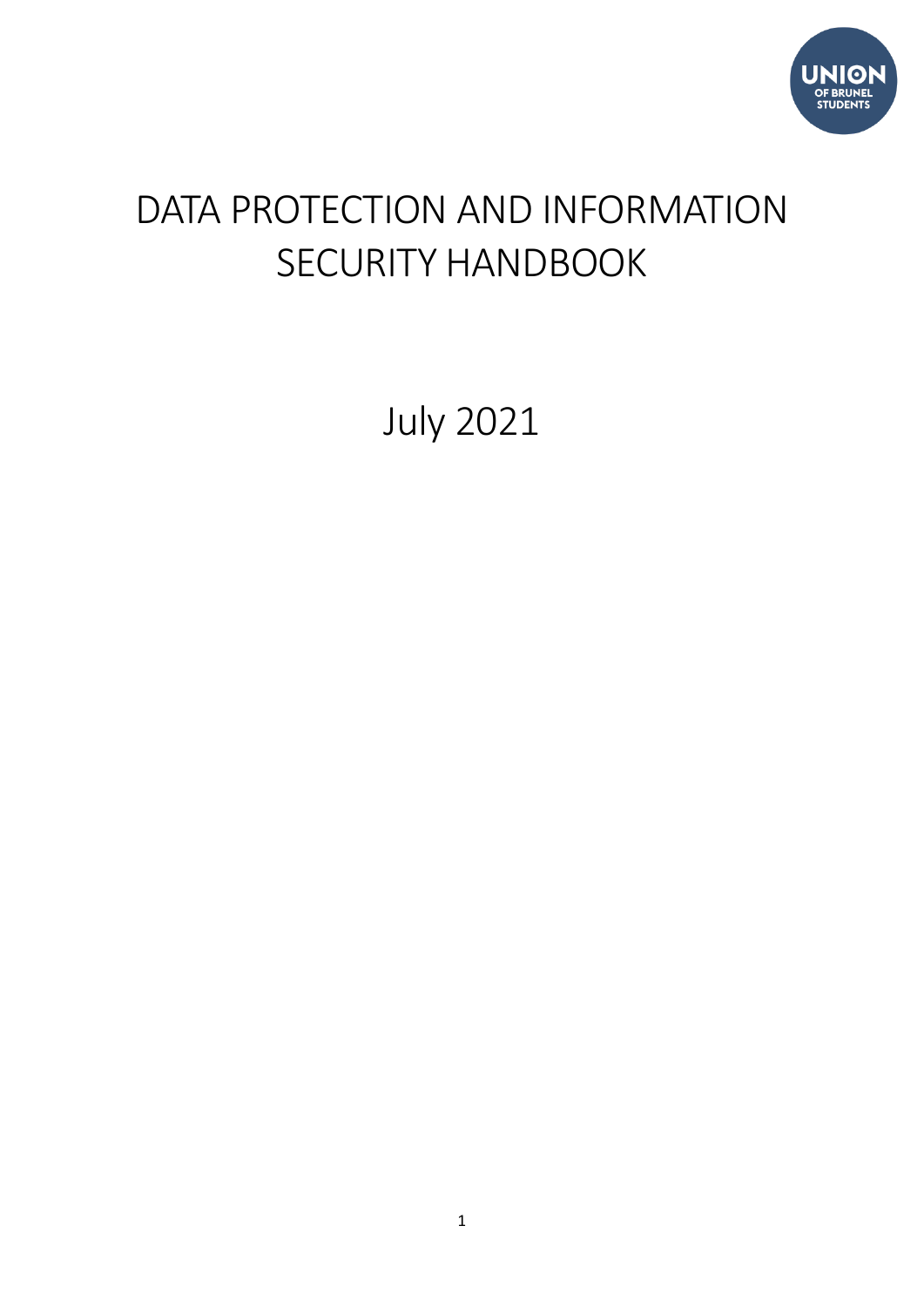# <span id="page-1-0"></span>**Introduction to this handbook**

Data protection law in the UK and Europe is being strengthened. This makes it even more important, for the Students' Union and our members, that privacy is integrated into our day to day work. We cannot afford data protection to be anafterthought.

With this in mind, this handbook has been designed to give employees and volunteers who handle data an appreciationof the legal requirements that the Union must abide by to ensure that they comply with the General Data Protection Regulations.

The Students' Union needs to collect personal information about people with whom it deals in order to carry out its business and provide its services. Such people include students, employees (present, past and prospective), suppliers and other business contacts. This information includes name, address, email address, date of birth, private and confidential information and occasionally sensitive information. In addition, we may occasionally be required to collect and use certaintypes of such personal information to comply with the requirements of the law.

No matter how it is collected, recorded and used (eg on a computer or other digital media, on hard copy, paper or images, including CCTV) this personal information must be dealt with properly to ensure compliance with the EU General Data Protection Regulations (GDPR).

The appendices in this handbook contain further detailed information and example documentation which employees and volunteers will find useful. The content of this handbook is correct at the time that it was issued and will be updated fromtime to time as privacy legislation changes.

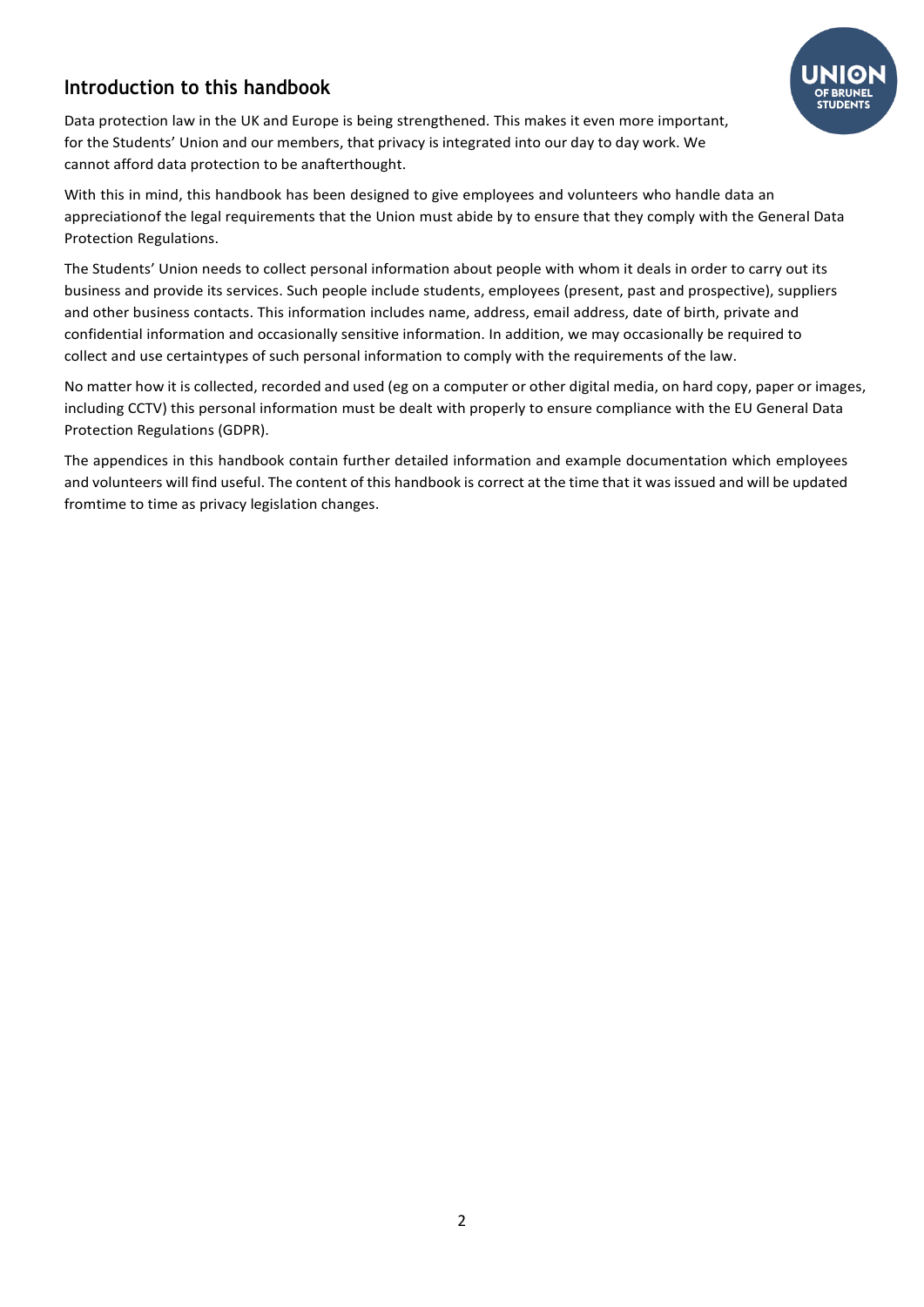#### Contents

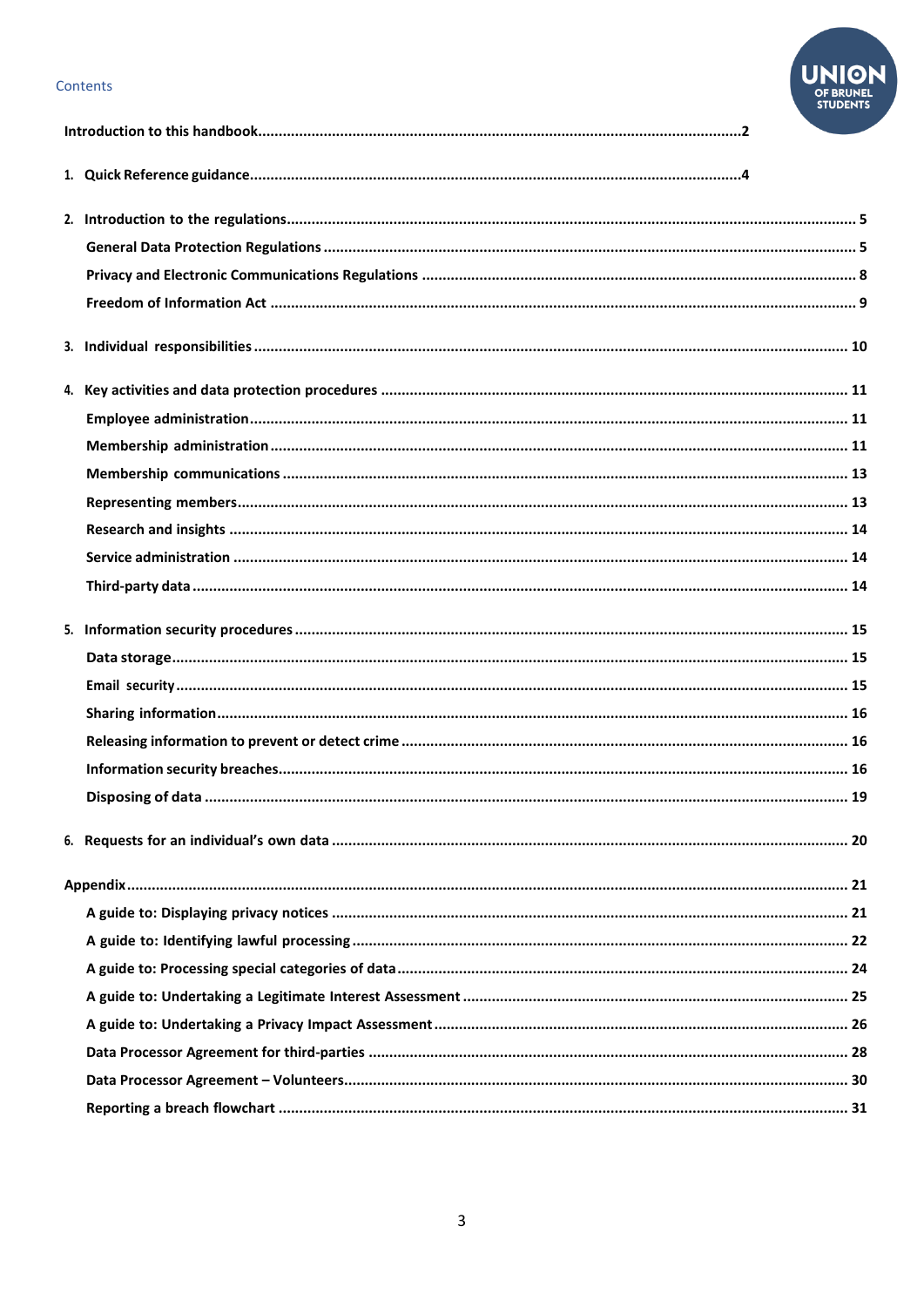# <span id="page-3-0"></span>**1. Quick Reference guidance**



| I would like to                                      | Where to look for more information                   |  |
|------------------------------------------------------|------------------------------------------------------|--|
| Understand my responsibilities for data protection   | • Introduction to regulations                        |  |
|                                                      | · Individual responsibilities                        |  |
|                                                      | • A guide to processing special categories           |  |
| Understand the rights of those who we process data   | · Individual's rights and freedoms                   |  |
| about                                                | • Freedom of Information Act                         |  |
| Respond to a request to access data, erase data, or  | • Individual's rights and freedoms                   |  |
| restrict processing of data                          | · Individual responsibilities                        |  |
|                                                      | • Requests for an individual's own data              |  |
| Send electronic marketing or communications          | • Privacy and Electronic Communications Regulations  |  |
| messagesto individuals                               | · Individual responsibilities                        |  |
|                                                      | · Membership Communications                          |  |
| Undertake a project that collects and processes data | · Individual responsibilities                        |  |
|                                                      | · Information security procedures                    |  |
|                                                      | • A guide to displaying privacy notices              |  |
|                                                      | • A guide to lawful processing                       |  |
|                                                      | • A guide to processing special categories           |  |
|                                                      | · A guide to undertaking a legitimate interest       |  |
|                                                      | • A guide to undertaking a privacy impact assessment |  |
|                                                      |                                                      |  |
| Access and process employee records                  | · Individual responsibilities                        |  |
|                                                      | · Employee administration                            |  |
|                                                      | · Service administration                             |  |
|                                                      | • Information security procedures                    |  |
| Access and process membership records                | · Individual responsibilities                        |  |
|                                                      | <b>Membership administration</b>                     |  |
|                                                      | • Representing members                               |  |
|                                                      | • Information security procedures                    |  |
|                                                      | · Data Processor Agreement - Volunteers              |  |
|                                                      |                                                      |  |
| Access and process insights data                     | · Individual responsibilities                        |  |
|                                                      | • Research and insights                              |  |
|                                                      | • Information security procedures                    |  |
| Release information to third-parties                 | • Information security procedures                    |  |
|                                                      | . Third-party data sharing contract                  |  |
| Identify and respond to data breaches                | • Introduction to regulations                        |  |
|                                                      | • Information security procedures                    |  |
|                                                      | • Data breach flow chart                             |  |
|                                                      |                                                      |  |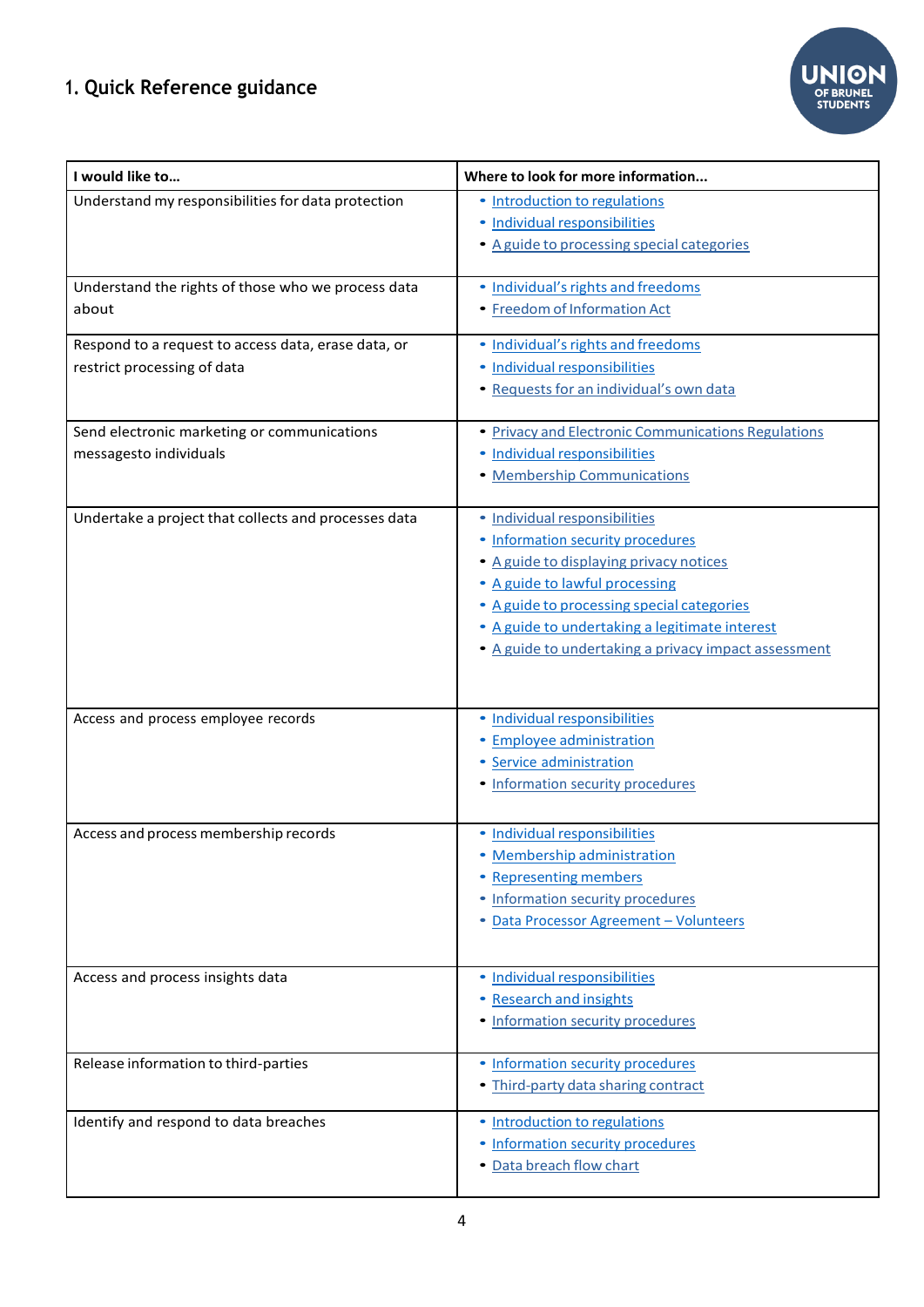# <span id="page-4-0"></span>**2. Introduction to the regulations**



# <span id="page-4-1"></span>*General Data Protection Regulations*

The European Union legislation, known as the General Data Protection Regulations (GDPR), is enforced from the 25 May 2018. This handbook, associated policies and procedures are all designed to ensure compliance with these regulations.

# *Controllers and processors*

Brunel University is the controller for data collected for its services and activities whereas The Union of Brunel Students is the data controller of student records forming our membership records.

A processor is an individual or company responsible for processing personal data on behalf of the controller - for example student groups or National Governing Bodies.

As a processor the GDPR places specific legal obligations on you. For example, you are required to maintain records of personaldata and processing activities. You will have legal liability if you are responsible for a breach which can extend to individuals.

However, controllers are not relieved of obligations where a processor is involved – the GDPR places further obligations on us to ensure our contracts with processors comply with the GDPR.

The GDPR applies to processing carried out by organisations operating within the EU. It also applies to organisations outside the EU that offer goods or services to individuals in the EU.

The GDPR does not however apply to certain activities including processing covered by the Law Enforcement Directive, processing for national security purposes and processing carried out by individuals purely for personal/household activities.

# *Personal data*

The GDPR applies to 'personal data' meaning any information relating to an identifiable person who can be directly or indirectly identified in particular by reference to an identifier.

This definition provides for a wide range of personal identifiers to constitute personal data, including name, student identification number, location data or online identifier, reflecting changes in technology and the way organisations collectinformation about people.

The GDPR applies to both automated personal data and to manual filing systems where personal data are accessible according to specific criteria. This could include chronologically ordered sets of manual records containing personal data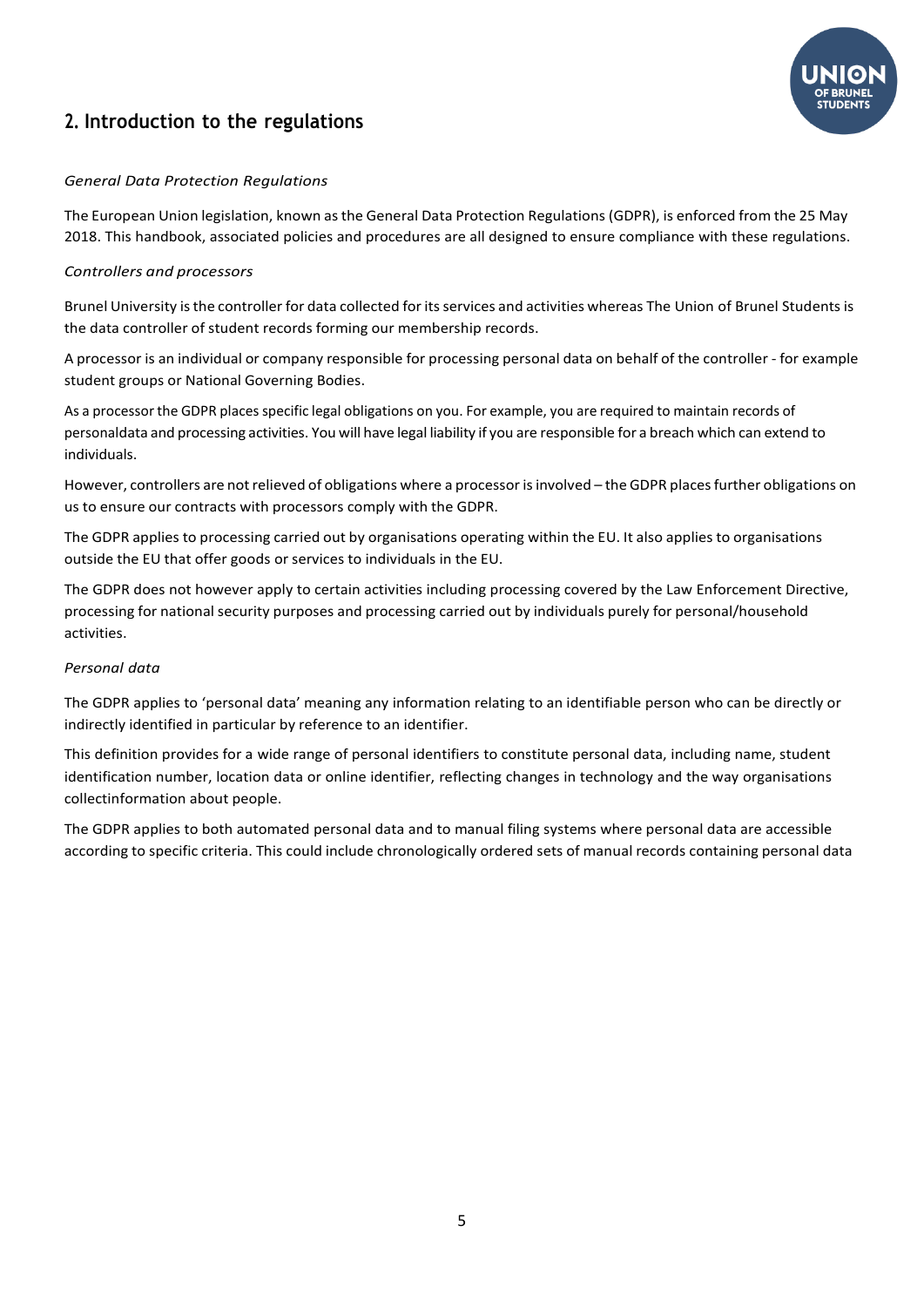## *Special categories of data*



There are special categories of data, previously known as sensitive data, which require special measures of risk control tobe in place. Data falling within this category is:

- biometric information
- genetic information
- racial or ethnic origin
- political opinions
- religious or other similar beliefs
- membership of trade unions
- physical or mental health condition
- sexual life
- sexual orientation

Personal data relating to criminal convictions and offences are not included, but similar extra safeguards apply to its processing.

# *Principles of data processing*

Under the GDPR, the data protection principles set out the main responsibilities for organisations. These principles require data to be:

- Processed lawfully, fairly and in a transparent mannerin relation to individuals.
- Collected for specified, explicit and legitimate purposes and not further processed in a manner that is incompatible with those purposes; further processing for archiving purposes in the public interest, scientific or historical research purposes orstatistical purposes shall not be considered to be incompatible with the initial purposes.
- Adequate, relevant and limited to what is necessary in relation to the purposes for which they are processed.
- Accurate and, where necessary, kept up-to-date. Every reasonable step must be taken to ensure that personal data that isinaccurate, having regard to the purposes for which they are processed, are erased or rectified without delay.
- Kept in a form which permits identification of data subjects for no longer than is necessary for the purposes for which thepersonal data is processed; personal data may be stored forlonger periodsinsofar asthe personal data will be processed solely for archiving purposes in the public interest, scientific or historical research purposes or statistical purposes subject to implementation of the appropriate technical and organisational measures required by the GDPR in order to safeguard the rights and freedoms of individuals.
- Processed in a manner that ensures appropriate security of the personal data, including protection against unauthorisedor unlawful processing and against accidental loss, destruction or damage, using appropriate technical or organisationalmeasures.

There is an additional duty imposed on data controllers that "the controller shall be responsible for, and be able to demonstrate, compliance with the principles." The Students' Union ensures compliance through the training, proceduresand policies in place relating to data processing and information security.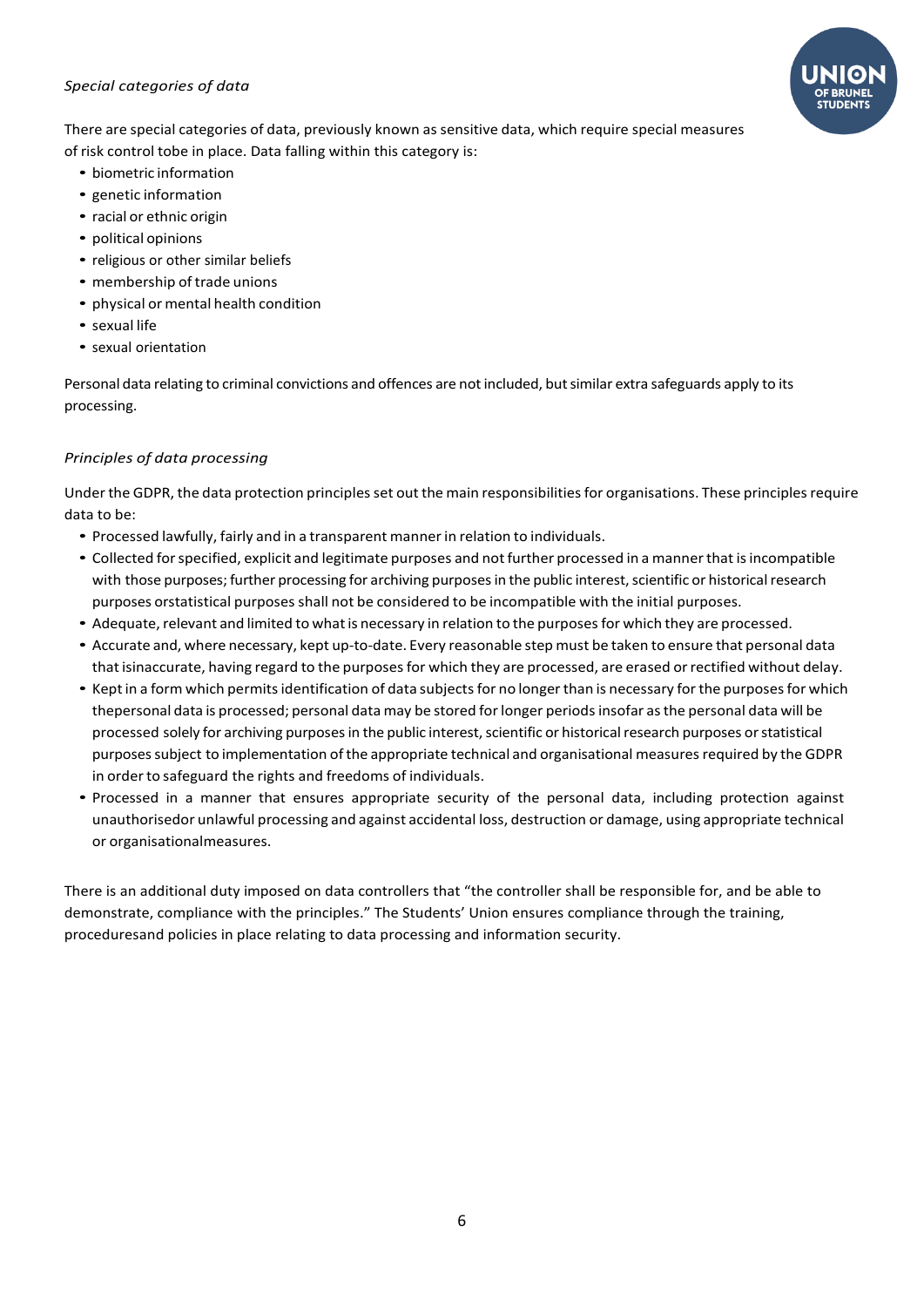# <span id="page-6-0"></span>*Individual's rights and freedoms*

The GDPR provides the following rights for individuals. This part of the handbook explains these rights and our standardorganisational response to these rights when processing data.



#### *The right to be informed*

The right to be informed encompasses our obligation to provide 'fair processing information', which is done typically through a privacy notice. It emphasises the need for transparency over how you use personal data. The Union publishesprivacy notices at **https://brunelstudents.com/termsandconditions/** for students, employees, suppliers and contractors which must bereferred to at the point of data collection or when processing third-party data.

#### *The right of access*

Individuals have the right to access their personal data and supplementary information which allows them to be awareof and verify the lawfulness of the processing. Individuals requiring access to the data the Union holds on them must complete a Subject Access Request Form.

The Union must respond to these requests within 30 days of the request. Therefore, any staff member or volunteerreceiving a Subject Access Request Form must send this to the Lead Data Controller within five days of receipt toensure they can coordinate the assimilation of the individuals data within the timeframe.

#### *The right to rectification*

Individuals are entitled to have personal data rectified if it is inaccurate or incomplete. It's vital that we retain a clear trailof where information has been disclosed to third-parties as we must inform them of the rectification, where possible.

As with the right of access, the Union must respond within one month of receipt of a Data Rectification Form. Anyemployees or volunteers receiving a request to rectify data should contact the Lead Data Controller who will sendan electronic copy of the Data Rectification Form and coordinate the rectification of the individuals data within thetimeframe.

#### *The right to erase*

The right to erasure is also known as 'the right to be forgotten'. The broad principle underpinning this right is to enablean individual to request the deletion or removal of personal data where there is no compelling reason for its continuedprocessing.

A large majority of data the Union processes relates to the delivery of service. Individuals must be informed that erasureof their data will not only mean inability to serve them but if complete erasure from Union records is required then this will result in termination of membership. Individuals should be asked to contact the Lead Data Controller who will be able to send an electronic copy of the Data Erasure Request Form who will coordinate the administration of the erasure.Requests for erasure are to be fulfilled within 30 days of the request.

If you have disclosed the personal data in question to third-parties, you must inform them about the erasure of the personal data, unless it is impossible or involves disproportionate effort to do so.

#### *The right to restrict processing*

Individuals have a right to 'block' or suppress processing of personal data. When processing is restricted, you are permitted to store the personal data, but not further process it. An example being members opting out of receiving email communications.

For data processing activities, such as email, the Union provides automated opt-out systems which the individual can useto limit our processing. For processes where automated systems are not available individuals should be asked to contactthe Lead Data Controller who will be able to send an electronic copy of the Processing Restriction and Objection Request Form and coordinate the administration of restricted processing. As with erasure, restrictions of processing may result in the Union's inability to serve the individual with a specific service or activity, and where third parties have beenshared with this data they must be informed of the restrictions.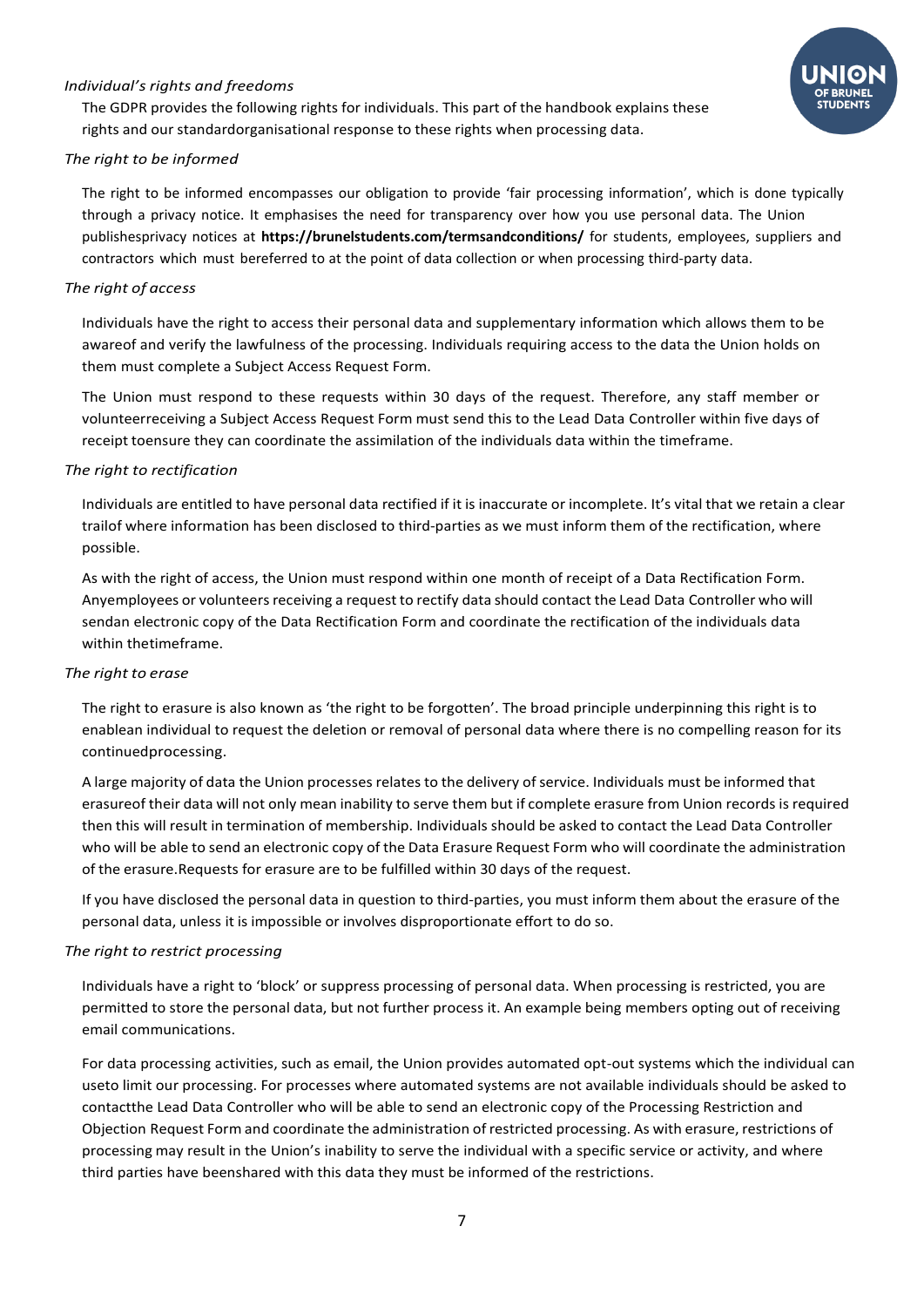# *The right to data portability*



The right to data portability allows individuals to obtain and reuse their personal data for their own purposes across different services. It allows them to move, copy or transfer personal data easily from one IT environment to another ina safe and secure way, without hindrance to usability. The Union collates and typically provides data in CSV formats. Individuals can request their data using the Subject Access Request Form and employees should respond to these requests in the same time frame as the access requests detailed previously.

## *The right to object*

Individuals have the right to object to processing based on legitimate interests or the performance of a task in the public interest/exercise of official authority (including profiling); direct marketing (including profiling); and processing forpurposes of scientific/historical research and statistics.

Much of the Union's data processing activities are based on legitimate interests, research or direct marketing so it's important that employees are aware of this right. As with erasure and restrictions, objection to processing may result inthe limitation ofservice provision. The process identified for restriction should be followed for objections.

# *Rights in relation to automated decision-making and profiling*

The GDPR provides safeguards for individuals against the risk that a potentially damaging decision is taken without human intervention. The Union does not make automated decisions about individuals that may be damaging withoutany form of human intervention.

# <span id="page-7-0"></span>*Privacy and Electronic Communications Regulations*

The Privacy and Electronic Communications Regulations (PECR) sit alongside the Data Protection regulations. They givepeople specific privacy rights in relation to electronic communications. There are specific rules on:

- marketing calls, emails, texts and faxes
- cookies (and similar technologies)
- keeping communications services secure
- customer privacy as regards traffic and location data, itemised billing, line identification, and directory listings.

The ICO has several ways of taking action to change the behaviour of anyone who breaches PECR. They include criminal prosecution, non-criminal enforcement and audit. The Information Commissioner can also serve a monetary penalty noticeimposing a fine of up to £500,000.

The key requirement of the PECR is that individuals contacted by these methods must have given their prior consent otherthan in very limited circumstances. PECR does not consider that contacting people as a default unless they have opted outis satisfactory. They look for evidence that individuals have given their explicit consent before any communications take place. This can make contacting potential members and members tricky when it comes to information which is about educational and campaigning matters.

Soft opt-in consent is only acceptable when the following three criteria are met:

- 1. The contact details were obtained fromthe individual during a sale or negotiation of a sale for a product orservice. For the Students' Union this will usually be when a person is becoming a member or we are contacting an existing member.
- 2. The communications relate to similar products or services.
- 3. The option to opt out (or unsubscribe) was provided when the data was collected and is included on each and everysubsequent communication.

The conditions are specific and so cannot be relied upon in many situations. Difficulties can arise when using a member's mobile or home telephone number to send campaigning messages if the number was not initially collected for the purposeof campaigning. Instead, for example, during registration as a driver or purchasing tickets.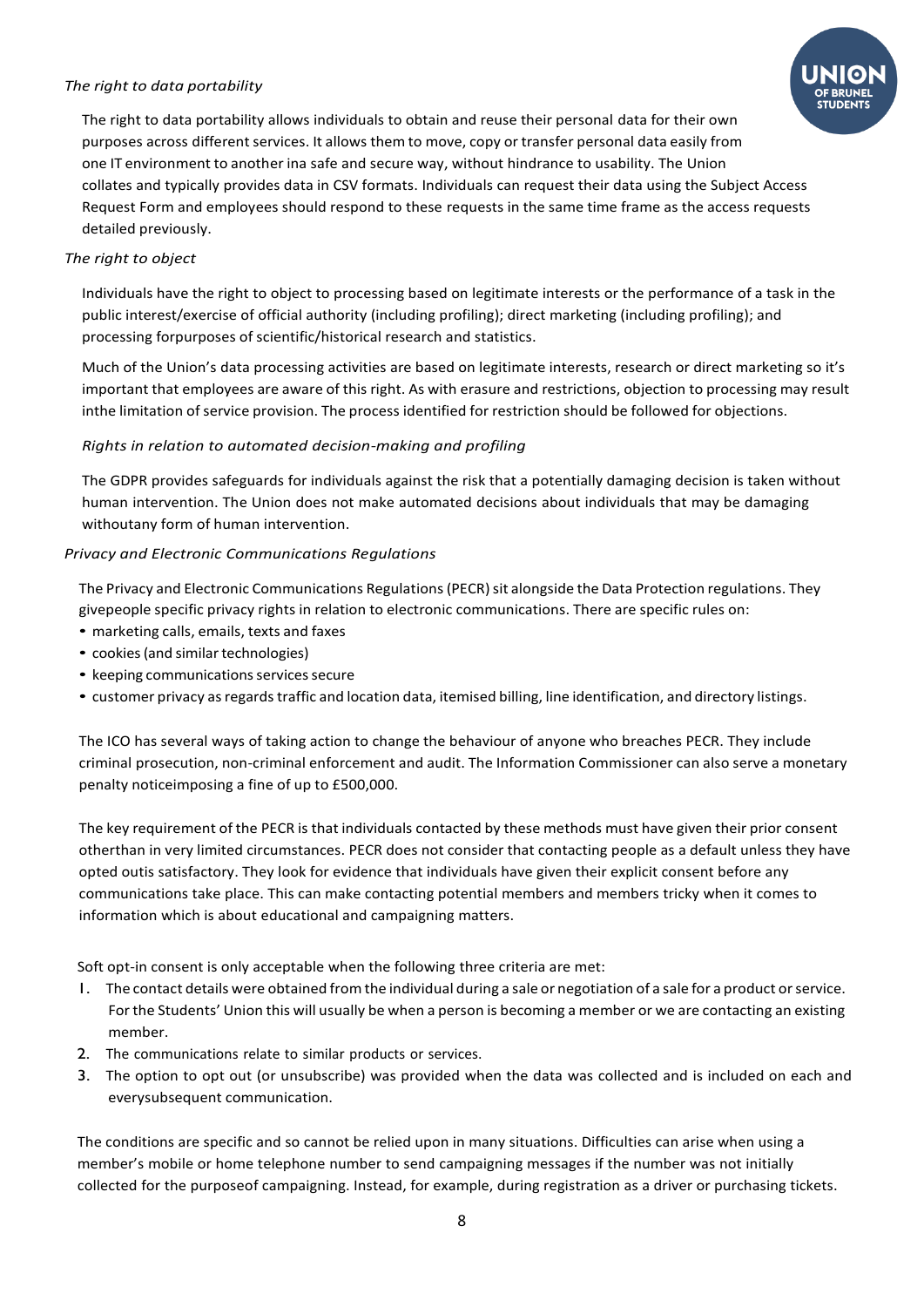It is therefore very important to know why the personal data that you have was collected in the first place.



# <span id="page-8-0"></span>*Freedom of Information Act*

The Students' Union, although a representative body for students at a publicly funded institution, is not itself a public body. The Freedom of Information Act 2000 ("FOI Act") only applies to public bodies. Any FOI requests which come into the Students' Union should be forwarded to the Lead Data Controller for review and response – the standard response is that the FOI Act does not apply to the Students' Union and therefore the information will not be provided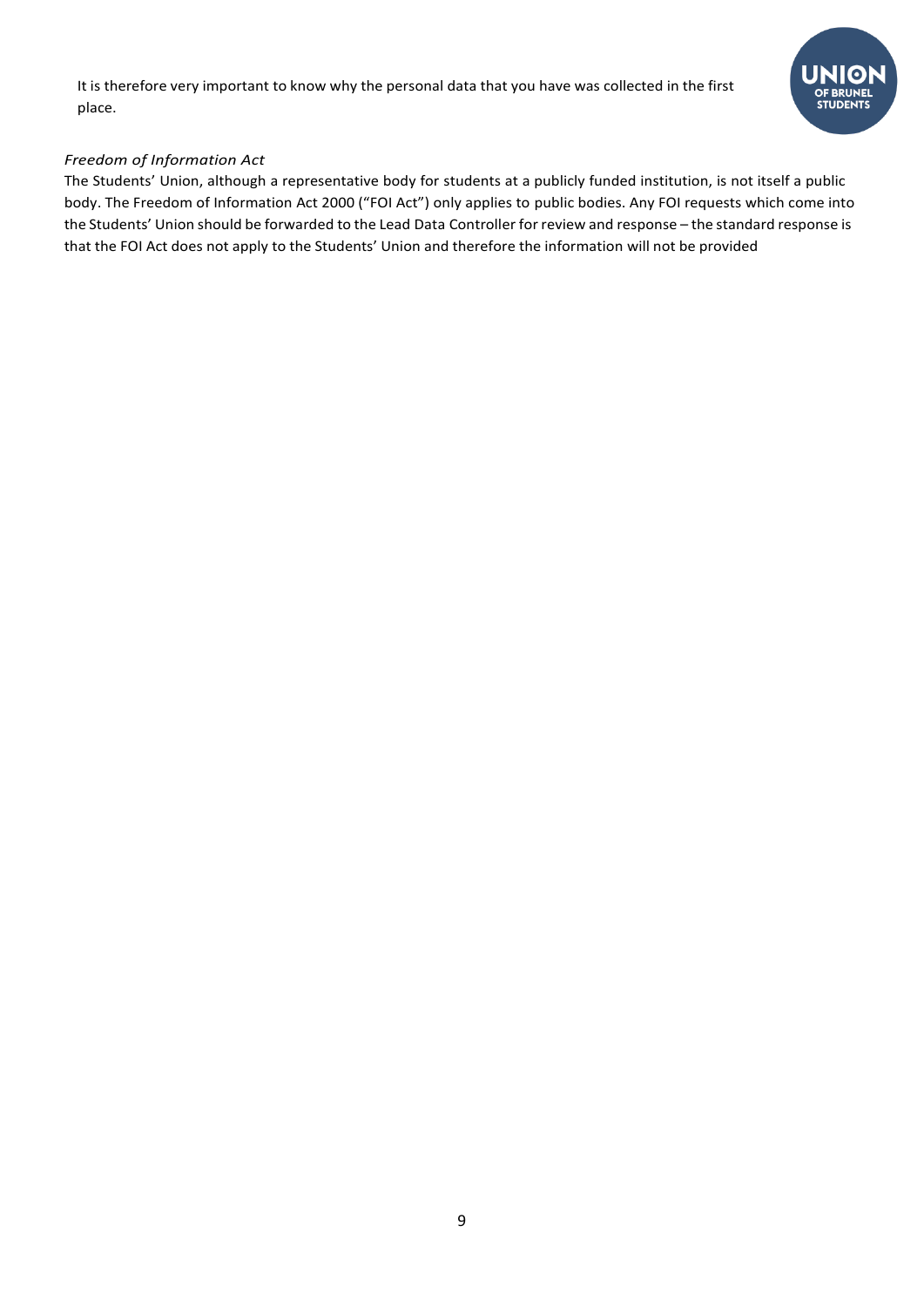# <span id="page-9-0"></span>**3. Individual responsibilities**

All individuals handling data on behalf of the Students' Union have a responsibility for compliance with these procedures. An overview of responsibilities is contained within the Union's Data Protection and Information Security Policy.

Before collecting any data for processing the following forms must be completed and agreed by the Lead Data Controller:

- Data Protection Impact Assessment
- Privacy impact assessment form

Where the lawful reason for processing data is identified as a legitimate interest the following form must also becompleted and returned to the Lead Data Controller for balancing agreement.

• Legitimate interest assessment form

The consequences of getting data processing wrong are substantial. Not only can it erode trust in our organisation and damage our reputation but it may also leave the Union, and those who have inappropriately handled the data, open to substantial fines under the GDPR. Article 83(5)(a) states that infringements of the basic principles for processing personaldata, including the conditions for consent, are subject to the highest tier of administrative fines. This could mean a fine ofup to €20 million, or 4% of your total worldwide annual turnover, whichever is higher.

Requests relating to data protection should be sent to the Lead Data Controller by email to [union.dataprotection@brunel.ac.uk](mailto:union.dataprotection@brunel.ac.uk)

Where the Lead Data Controller is not able to respond to enquiries within the given timeframe due to extended leave, sickness, or any other reasonable reason an appropriate person within the organisation must be delegated authority and responsibility to handle data protection enquiries. In these circumstances, any queries should be directed to the Chief Executive Officer or the Deputy Chief Executive Officer.

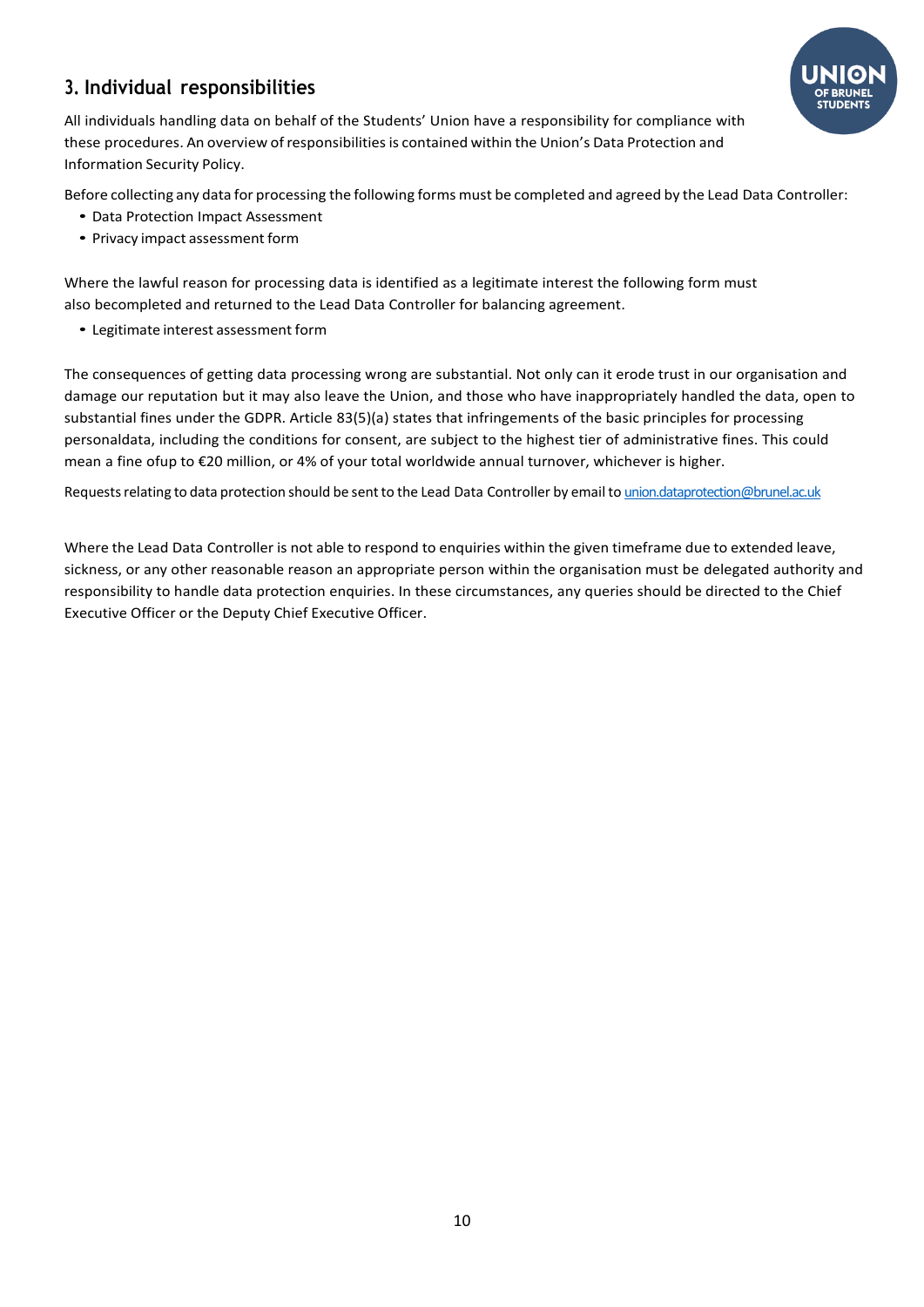# <span id="page-10-0"></span>**4. Key activities and data protection procedures**



## <span id="page-10-1"></span>*Employee administration*

This section covers data processing activities relating to how the Union handles employee data for administration purposes.

# *Recruitment*

Potential employees' personal data can be collected as long as the people are aware their data is being recorded and retained. It is imperative that the data collected about potential members is not excessive (avoid collecting moreinformation than is needed) and that it is stored securely and not shared with anyone who has no need to see it. A

retention period should be set for this information and, once this time period has elapsed, the data should be disposed ofsecurely ie deleted from a computer or shredded or placed in a confidential waste bin or bag if it is in paper form.

# *Employee records*

When starting employment with the Students' Union employees sign a contract which provides consent to process personal information, sensitive information and transferring this data in the delivery of services such as payroll, insurancesand for advice. A retention period is set within the Employee Data Privacy Statement. Once this time period has elapsed,the data should be disposed of securely ie deleted from a computer or shredded or placed in a confidential waste bin or bag if it is in paper form. Employees have a responsibility for ensuring their data remains upto-date.

# <span id="page-10-2"></span>*Membership administration*

This section covers data processing activities relating to how the Union handles membership data for administration purposes.

# *Students' Union membership records data set*

Annually Brunel University forms registration contracts with students. This process automatically makes a student a member of thew Union of Brunel Students, unless they choose to opt-out by writing to the Union. We believe that the legal basis for having access to this information falls under legitimate interests as our activities and services form a core part of the student experience. When the University gives us this data we become responsible for it and will use this as our core central recordof your membership.

These records are managed by the Students' Union Communications and Marketing team and direct access to this data isrestricted to this department and the insights function only.

### *Student groups membership data set*

The Students' Union provides a membership management platform that facilitates memberships of various different student groups. When student groups gather additional information at various events, such as freshers' or re-freshers' fairsthey will need to ensure they include the relevant statements which will outline the reasons for gathering the information and a link to the relevant privacy statement.

Employees or student groups must not transfer data to third-parties without the explicit consent from the individual students.

Access levels to the membership system are assigned by the Communications and Marketing team and individual usersmust use their own credentials to login.

The data may only be processed for the purposes outlined in the Data Collection Assessment Form.

If you wish to use this data for any purpose other than what has been declared on the Data Collection Assessment Formthen you must consider this a new use and follow the procedures set out below for collecting data or using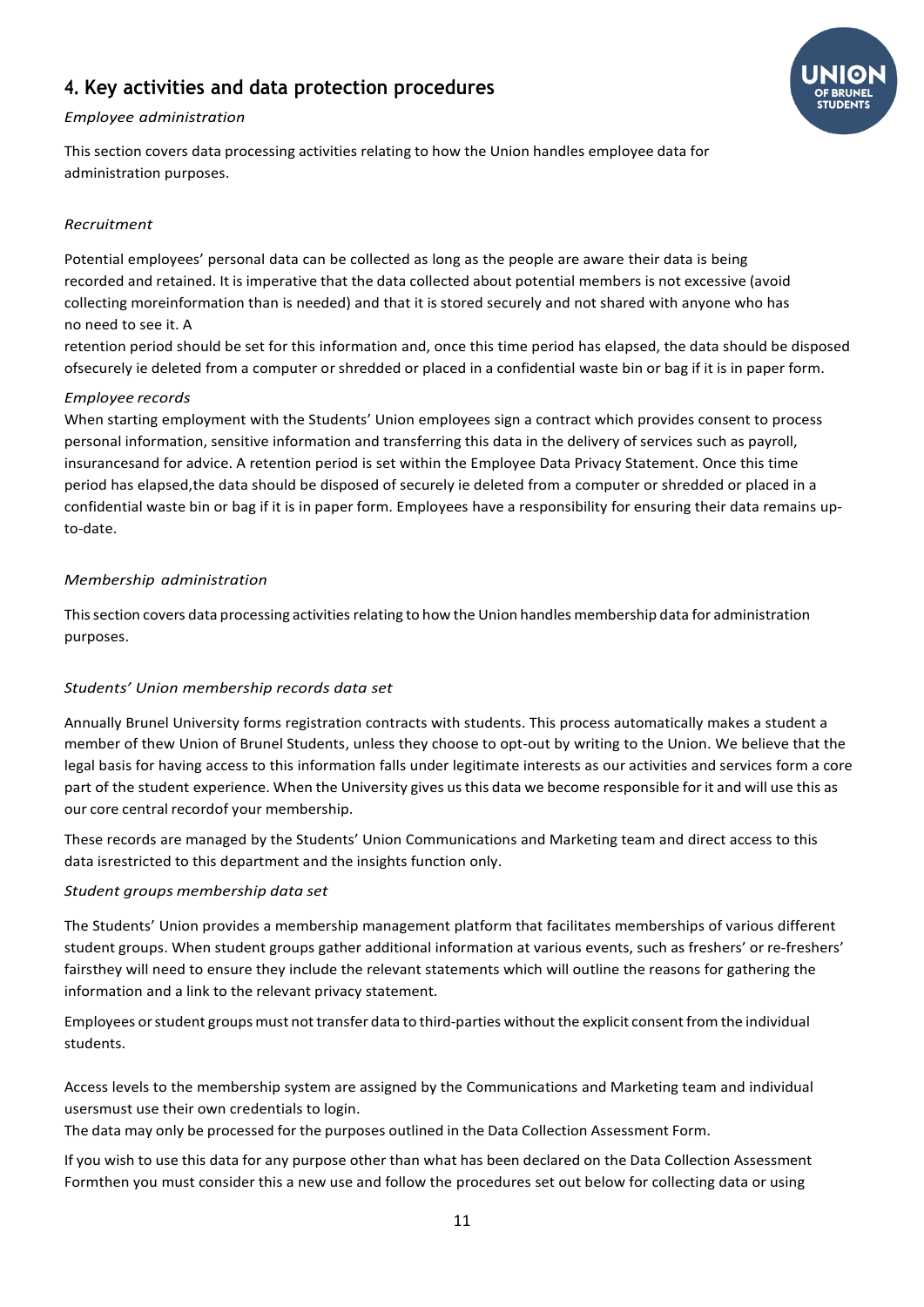third-party data - in particular the Privacy Impact Assessment.



#### *Using data extractsfrom the membership system*

Data extracts from the membership system must only be used inline with the appropriate processing activities set out inthe Data Collection Assessment Form. Employees processing the data must ensure that the information is:

- not circulated widely
- only made available to authorised data handling individuals
- only used forthe specific purpose for which it was collected
- held securely
- securely destroyed after use.

Below is a table of things to do and not do, which you should consider when processing data from membership systems.

| Do                                                                                                                                                                  | Do Not                                                                                                                            |
|---------------------------------------------------------------------------------------------------------------------------------------------------------------------|-----------------------------------------------------------------------------------------------------------------------------------|
| Only extract and use the information that is needed to<br>complete a task.                                                                                          | Extract more than you need for a task. A lack of time is not<br>a legitimate reason for not considering the exact data<br>needed. |
| Only use data for one task. A new list should be extracted<br>for each task. This makes sure the data that is being used is<br>up-to-date and accurate.             | Provide information to others not involved in the task for<br>which the data was extracted.                                       |
| Keep the information on systems and networks that are<br>recognised as being acceptable for Union and University<br>work.                                           | Email information to a personal email address or save it<br>onto a personal device for any reason.                                |
| Take care when taking personal data out of the Union<br>buildings. Only take the information if it is necessary, keep<br>it safe and return it as soon as possible. | Keep the information that you have got to use for a very<br>similar exercise that you know you're going to do in the<br>future.   |
| Update the relevant staff member responsible for the data<br>if an individual's information is out of date.                                                         | Leave personal data that has been taken out of the office<br>unattended.                                                          |
|                                                                                                                                                                     | Put information into a normal bin - use a secure disposal<br>bin or bag. Someone else could find it and misuse it.                |

#### **Data cleansing**

This is a crucial activity in the run up to freshers' and elections processes. It is natural, in an educational landscape, for members to leave, change course, or change status and it's therefore vital the Union cleanses its data regularly.

There are processes for the removal of members in specific scenarios:

#### **• Removal of membership rights**

Where disciplinary processes, or opt-out processes, result in the removal of a member from the Students' Union the Lead Data Controller shall share the name and student ID with relevant departments to ensure removal from Uniondatabases. The Lead Data Controller shall also ensure that any student groups and third-parties who process the individuals data are informed.

#### **• Death of a member**

Where a member is deceased it is vital their data is removed from Union systems to prevent unrequired communicationthat may distress relatives. The Students' Union Lead Data Controller shall share the name and student ID with relevant departments to ensure removal from Union databases. The Lead Data Controller shall also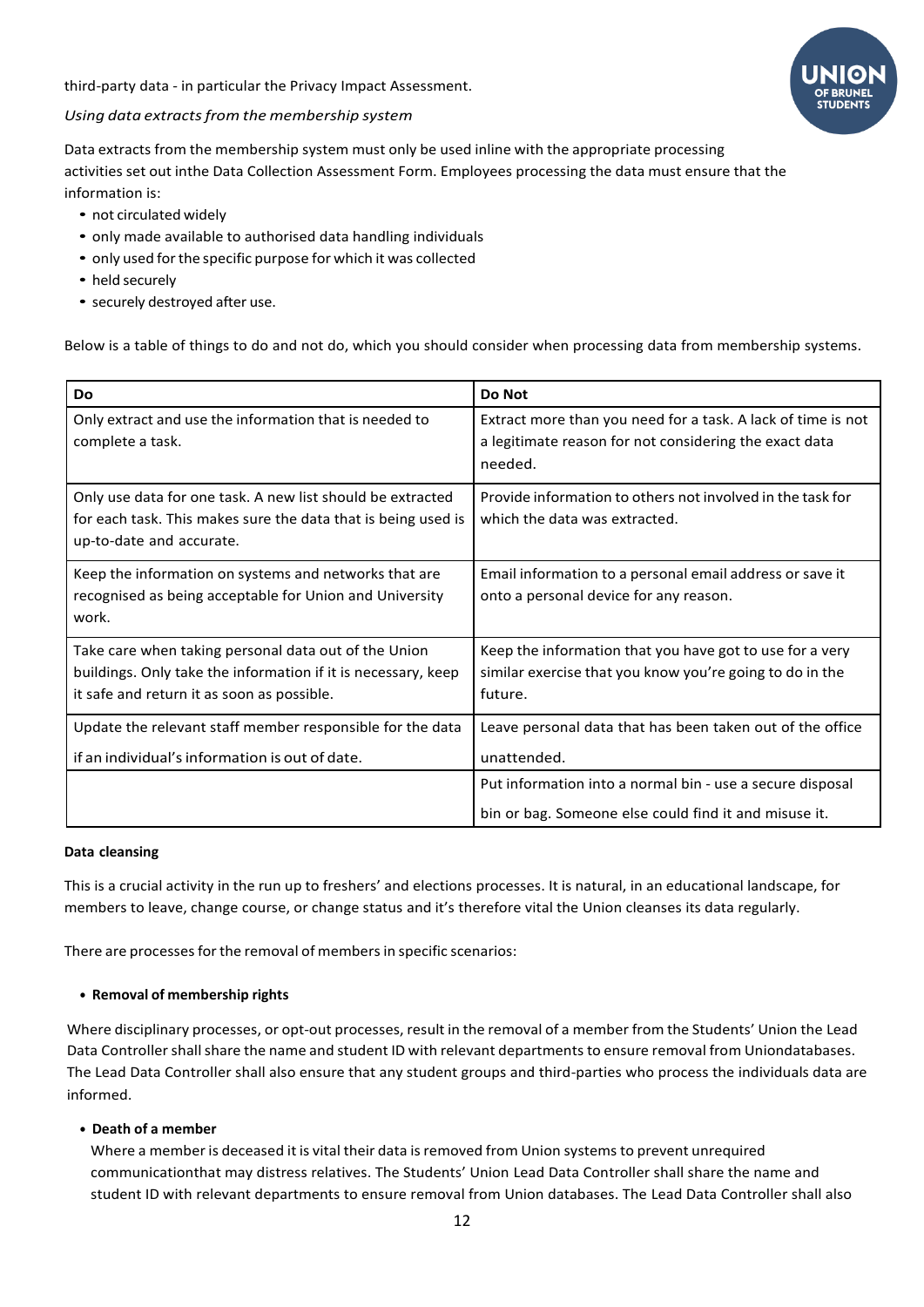ensure that any student groups and third-parties who process the individual's data are informed.



## <span id="page-12-0"></span>*Membership communications*

As is explained in section two of this handbook (about the PECR), contacting members for some activities by email requires specific opt-in consent. Article 47 of the GDPR states that the processing of personal data for direct marketingpurposes may be regarded as carried out for a legitimate interest. Such legitimate interest could exist for example wherethere is a relevant and appropriate relationship between the data subject and the controller in situations such as where the data subject is a client or member. A Legitimate Interest Assessment Form should be completed for membership communications to ensure balancing of the interests of the data subject.

## *Emailing*

The ICO has stated that all email addresses are personal data. It is therefore essential that when bulk communicating with members using email distribution lists that the following provisions are made:

- Individuals who have opted out of mailings, apart from statutory information like voting, are not included in mailings.
- The blind carbon copy (BCC) field on the email address line is used.
- If a member informs the Union that they no longer wish to be contacted via email, their name and contact details must be removed from the distribution list, and a note made that they have not consented to receive emails. The onlyexception to this is if the message contains statutory Union information and cannot be provided to the member inanother way.
- An option to unsubscribe to similar communications is added to the bottom of the email each time a message is sent out.

# *Supporting platforms*

The Communications and Marketing team are responsible for providing, maintaining and monitoring platforms which facilitate the communication with members.

Through the website, there is a bulk email platform which is only accessible to the Communications and Marketing team. Where possible, all bulk emails should go through the website to ensure they go to the right audience and that the appropriate links are included to either unsubscribe or view our privacy statements.

It is important to have appropriate systems and checks in place if staff you are sending out emails directly to individuals. This will ensure the right content is being sent to the right individual and that we minimise any potential breach of data. Ifin doubt, ask the Lead Data Controller.

### *Commercial Marketing*

Solely purposed commercial marketing, through email, must only be delivered to those who have opted-in to receive messages.

### <span id="page-12-1"></span>*Representing members*

### *Democratic platforms*

The Union is legally obliged, by the Education Act 1994, to engage and facilitate students in elections processes which requires processing specific data. The data used for this activity is the membership data provided by Brunel University.

For all other democratic processesthe Union requires consent to process the data. Thisis because individuals personal datais made publicly accessible during many of the functions and a legitimate interest balance may not be achieved. Consent statements are detailed within the Data Collection Assessment Forms and must be displayed at the point of engagement.

As with all forms of data collection a retention period must be clearly established and data securely deleted by the parties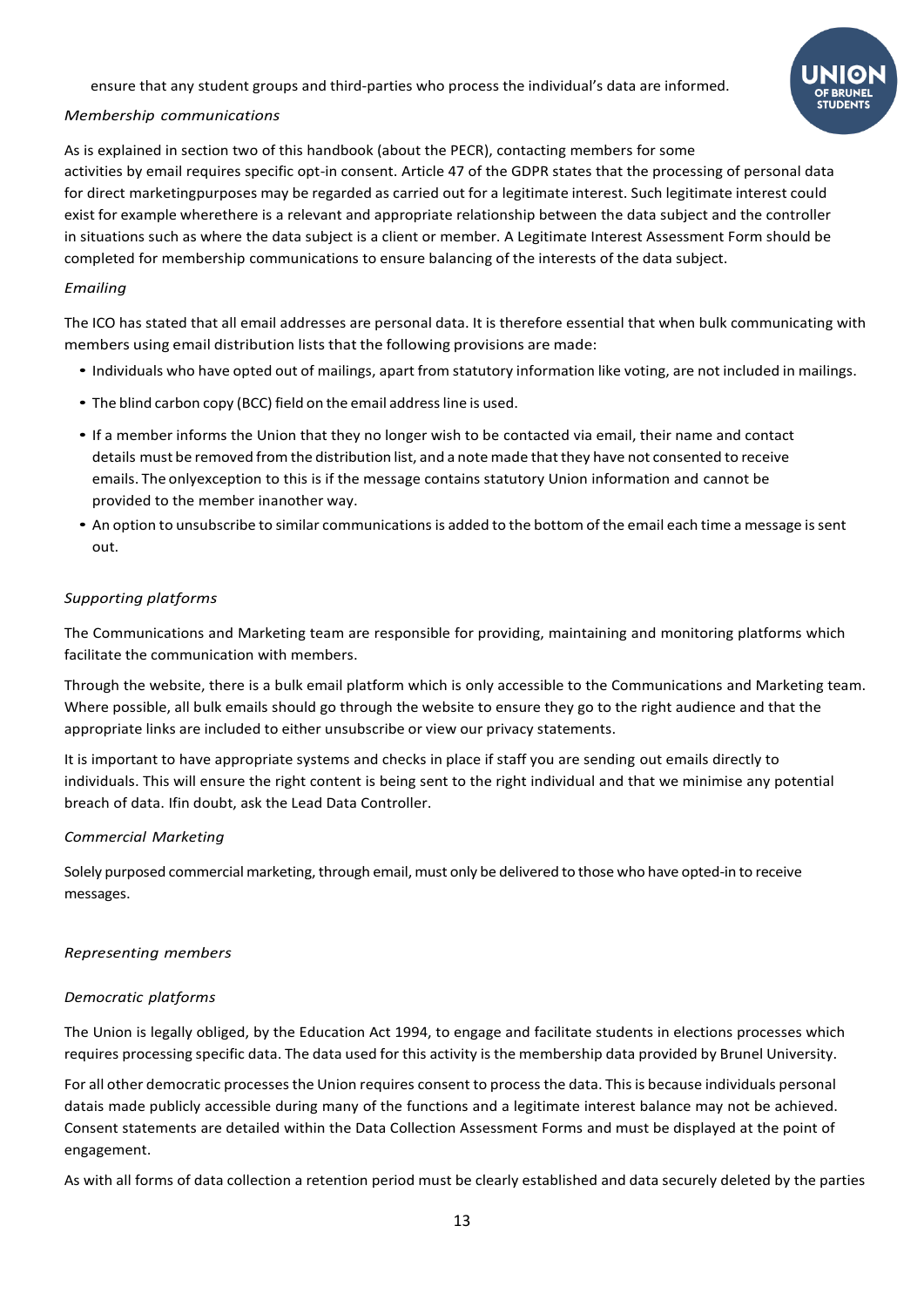controlling the platforms the data is held within at the point this period expires.

#### <span id="page-13-0"></span>*Research and insights*

This section covers data processing activities relating to how the Union undertakes research activities.

The Students' Union insight gathering activities, such as surveys, are undertaken by consent. Records of individuals views,unless anonymised, are considered personal data and as such are subject to the rights and freedoms detailed previously inthis handbook.

Data published must not individually identify any person without their explicit consent however anonymised data from all datasets maybe be processed and published for statistical purposes. Data should only be collected through the agreedplatforms and by authorised individuals.

As with all forms of data collection a retention period must be clearly established and data securely deleted by the Communications and Marketing team at the point this period expires.

#### <span id="page-13-1"></span>*Service administration*

This section covers data processing activities relating to how the Union delivers administration ofservices for members, suppliers, contractors and visitors. This data can include:

- bank account details for the purpose of making payments
- commercial clients for the purposes of credit control and management
- drivers details for insurance purposes
- events customers for the purposes of ticket management
- retail customers for the purposes of fulfilment, delivery and order management.

Employees processing this data must ensure that the information is:

- not circulated widely
- only made available to authorised data handling individuals
- only used forthe specific purpose for which it was collected
- held securely
- securely destroyed after use.

### <span id="page-13-2"></span>*Third-party data*

Where the service uses third-party data, to facilitate the service administration, there must be a declaration of its use to the individuals whose data is being processed. This must be delivered within one month of obtaining the data, at the pointof first communication or prior to disclosure to any further parties. Should the third-party notify the Union, or the Union become aware, of any errors in data this must be rectified within one month of notification.

Third-parties requiring the erasure of data or applying restrictions in processing are required to notify the Lead Data Controller who will, subject to our rights to refuse, undertake all reasonable procedures to ensure the erasure of the individual's data from Union records. Where the Union's Lead Data Controller advises employees of a restriction or erasure notice you are required to abide by this notice.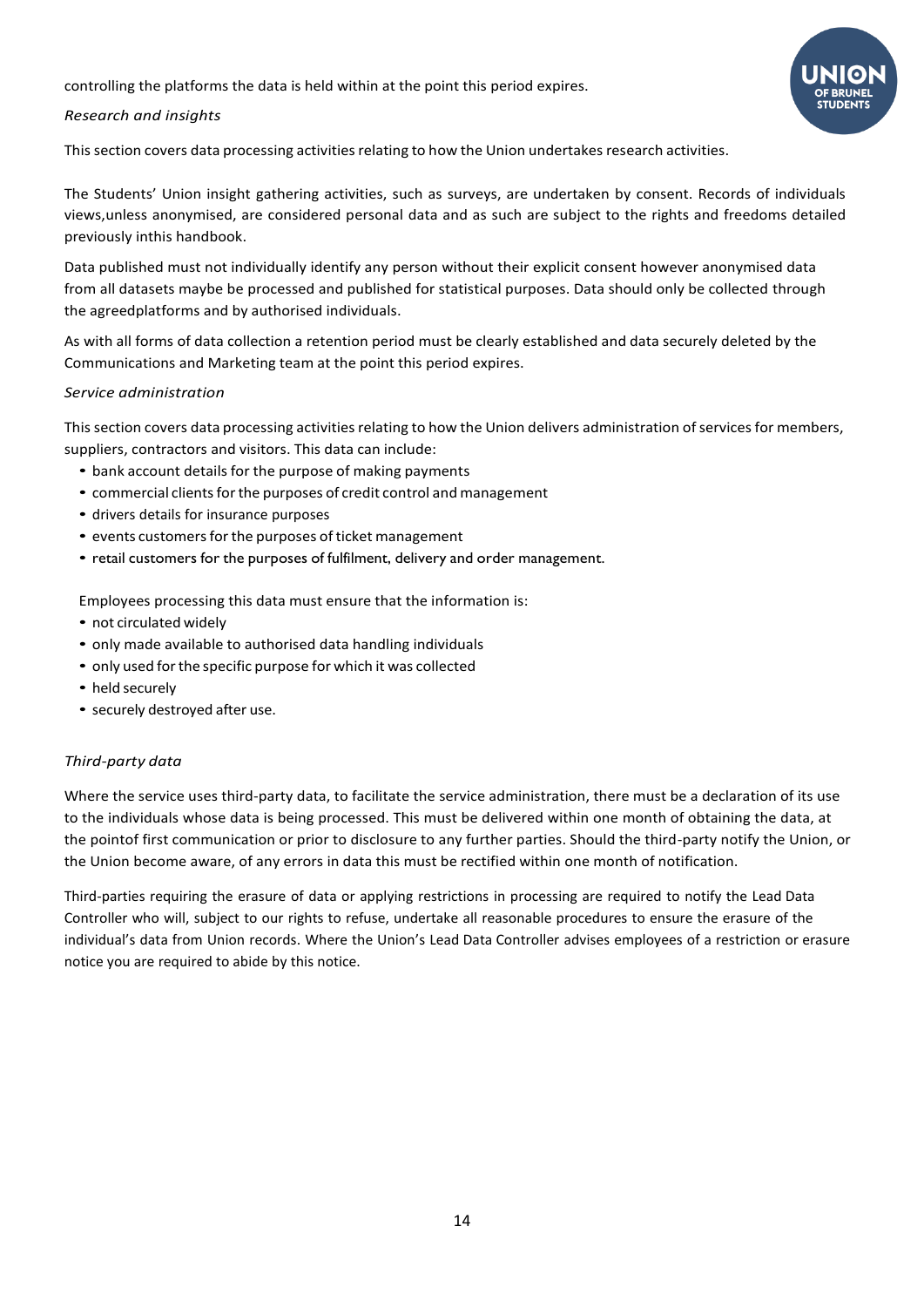# <span id="page-14-0"></span>**5. Information security procedures**

<span id="page-14-1"></span>

*Hard copies, file notes, incoming and outgoing letter correspondence*

The Students' Union has a duty to ensure that data is held securely. Provisions that employees must consider putting inplace include:

- lockable filing cabinets
- a clear desk policy
- secure storage for archived files
- secure destruction: using a shredder or confidential waste bin.

#### *Electronic data*

The same requirements apply to electronically held data. Provisions, that employees must consider putting in place, include:

- using storage on the University network
- password protection on all files containing personal data
- use of the Union's secure platforms for processing data
- up-to-date antivirus and malware systems(provided through University IS&T team)
- adequate firewalls (provided through the University network)
- secure destruction of IT equipment.

#### *Disposing of IT equipment*

Even if you think you've deleted data from your computer it's likely remaining somewhere in some form, so disposing of IT equipment securely is essential. This will most likely be dealt with by the Communications and Marketing Manager.

#### *CCTV recordings*

CCTV units are not networked and access to the systems are through password protected platforms. This data may only be accessed by management of The Venue or law enforcement agencies. All CCTV units are subject to the provisions set out in the respective Data Collection Assessment Form.

#### <span id="page-14-2"></span>*Email security*

Your network login and email account (@brunel.ac.uk) is individually assigned to you and should not be shared with others. In an employee's absence or for specific investigation purposes only emails may be accessed by authorised individuals - authorityis granted by the Chief Executive or HR and Compliance Manager only.

You should take the following steps to ensure the security of your email content:

- Consider whether the content of the email should be encrypted or password protected. If sending a spreadsheetcontaining personal data this must be password protected and the password sent in a separate email.
- When you start to type in the name of the recipient, some email software will suggest similar addresses you have usedbefore. If you have previously emailed several people whose name or address starts the same way - eg "Dave" the auto-complete function may bring up several "Daves". Make sure you choose the right address before you click send.
- If you want to send an email to a recipient without revealing their address to other recipients, make sure you use blind carbon copy (bcc), not carbon copy (cc). When you use cc every recipient of the message will be able to see the addressitwas sent to.
- Be careful when using a group email address. Check who is in the group and make sure you really want to send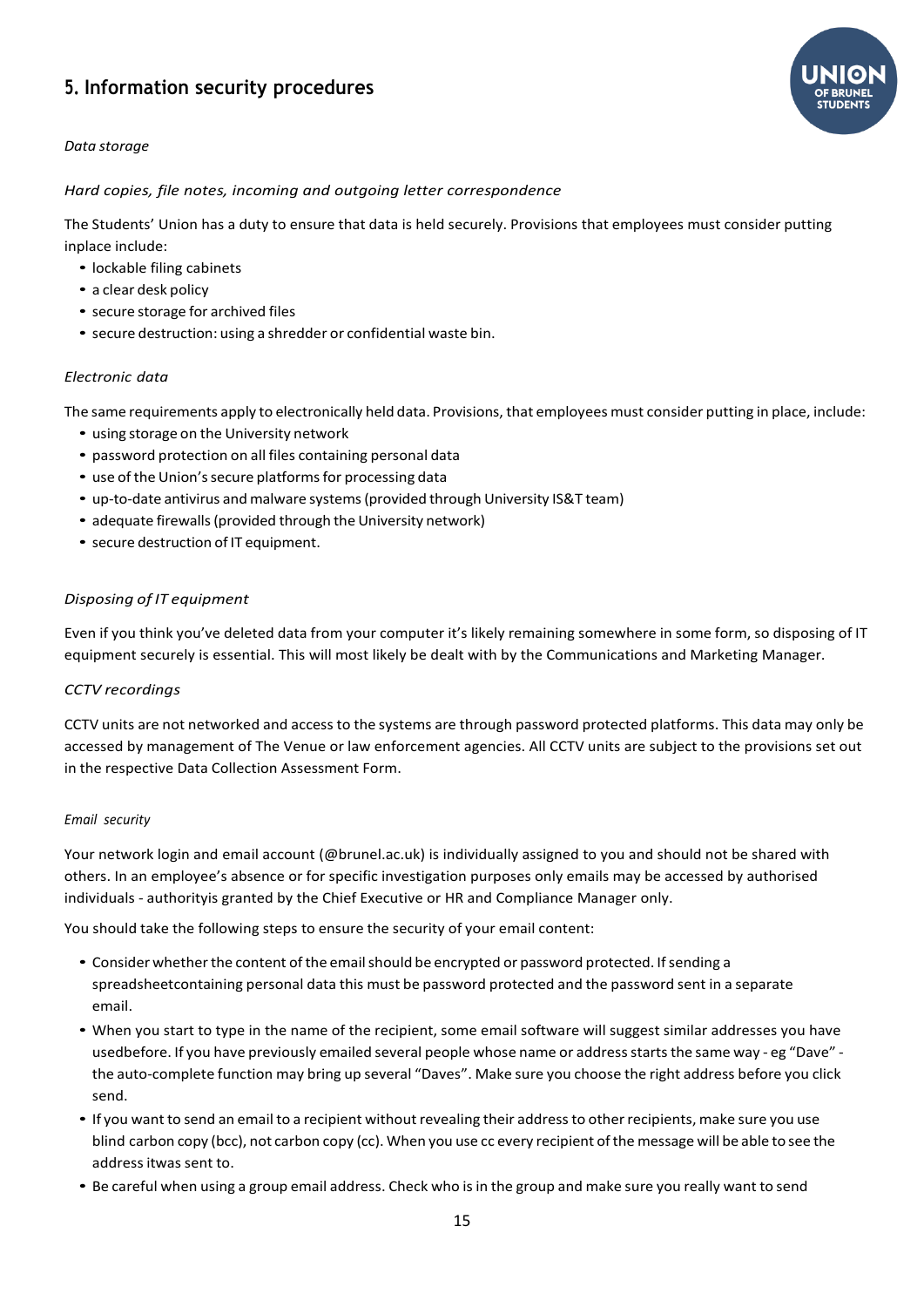yourmessage to everyone.

• Never click on a link or share any information with anyone that you don't recognise - if in doubt check with the Lead Data Controller, your line manager or an individual with sufficient technological expertise.



### <span id="page-15-0"></span>*Sharing information*

Whenever the Union uses a third-party processor we must to have a written contract in place. The contract is important so that both parties understand their responsibilities and liabilities. Examples of third party processors include:

- sports affiliated bodies
- payroll
- website hosting.

As the controller for certain elements of data the Union is liable for ensuring our compliance with the GDPR and we mustonly appoint processors who can provide sufficient guarantees that the requirements of the GDPR will be met and the rights of data subjects protected.

Third-party processors must only act on the documented instructions of a controller. They will, however, have some directresponsibilities under the GDPR and may be subject to fines or other sanctions if they don't comply.

The Union has a standardised data sharing contract which may be used where the data processor does not have their ownstandardised format.

The GDPR places restrictions on the transfer of personal information outside of the European Economic Area (EEA) and as such no employees shall transfer data outside of this area or use non-authorised platforms that might be at risk of thiswithout the explicit consent from the Lead Data Controller.

# <span id="page-15-1"></span>*Releasing information to prevent or detect crime*

The police or other crime prevention/law enforcement agenciessometimes contact data controllers or data processors andrequest that personal data is disclosed in order to help them prevent or detect a crime. All such requests must be referred to the Lead Data Controller.

The Students' Union does not have to comply with these requests, but the regulations do allow organisations to release the information if they decide it is appropriate. Before any decision is made about disclosure, the InformationCommissioner asks that organisations carry out a review of the request. This includes considering:

- the impact on the privacy of the individual(s) concerned
- any duty of confidentiality owed to the individual(s)
- whetherrefusing disclosure would impact the requesting organisations ability to detect, prevent or prosecute an offender.

If a decision is made to refuse, it is possible that a subsequent court order may be made by the requesting organisation forthe Students' Union to release the information. If such a request is received by an employee, please refer the requestor tothe Lead Data Controller.

# <span id="page-15-2"></span>*Information security breaches*

A personal data breach means a breach of security leading to the destruction, loss, alteration, unauthorised disclosure of,or access to, personal data. This means that a breach is more than just losing personal data.

A data security breach can happen for a number of reasons, including:

• loss or theft of data or equipment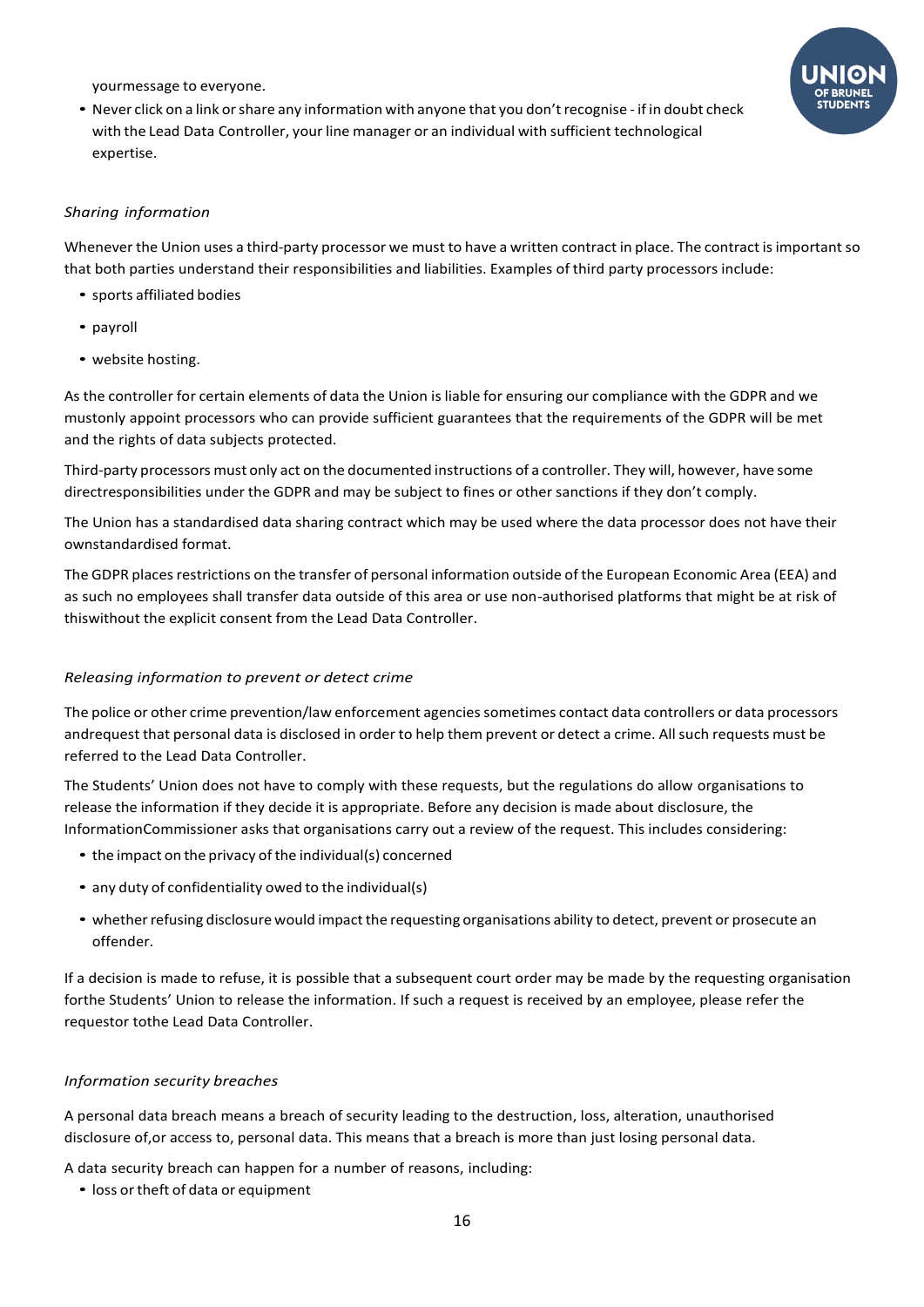- inappropriate access controls allowing unauthorised use
- equipment failure
- human error
- unforeseen circumstances such as fire or flood
- hacking attack
- deception ofthe organisation through 'blagging' offences.

# *Detecting data breaches*

Detecting a data breach or the potential of a data breach can happen in a variety of ways. The table below identifies someof the methods of detection and processes for handling such detections.

| <b>Detection Method</b>                       | Action for potential breach                                                                                                                                                                                                                                                                                                                               | Action for actual breach                                                                                                                                                                                                                                       |
|-----------------------------------------------|-----------------------------------------------------------------------------------------------------------------------------------------------------------------------------------------------------------------------------------------------------------------------------------------------------------------------------------------------------------|----------------------------------------------------------------------------------------------------------------------------------------------------------------------------------------------------------------------------------------------------------------|
| <b>Employee detection</b>                     | If you think you have identified a<br>potential for data security to be<br>breached you must immediately<br>inform your line manager and the<br>Lead Data Controller. They may<br>immediately cease processing this<br>data until the potential for breach is<br>resolved based upon an assessment<br>of<br>the risk to individuals privacy.              | Immediately report the matter to<br>the Lead Data Controller or line<br>manager, isolating any potential for<br>further breach where appropriate. The<br>Lead Data Controller and<br>other<br>involved parties should follow the<br>below action plan          |
| Accidental breach (such as loss of<br>laptop) | If there is a high likelihood of this<br>breach happening you should<br>immediately adjust your processes<br>and procedures to reduce the<br>likelihood. Always ensure data is<br>secured and encrypted as detailed<br>in the information security section<br>of this handbook. Consult the Lead<br>Data Controller or line manager<br>where appropriate. | Immediately report the matter to<br>the Lead Data Controller or line<br>manager, isolating any potential for<br>further breach, where appropriate.<br>The Lead Data Controller and other<br>involved parties should follow the<br>below action plan.           |
| Audit or assessment                           | The Union conducts termly data audits<br>of its spaces and IT infrastructure.<br>These may highlight weaknesses in<br>the organisations information<br>securityand should be responded<br>(with advicefrom the Lead Data<br>Controller) in a timely manner to<br>ensure data privacy<br>of individuals.                                                   | Immediately report the matter to<br>the Lead Data Controller or line<br>manager - isolating any potential<br>for<br>further breach where appropriate. The<br>Controller and other<br>Data<br>Lead<br>involved parties shouldfollow the CIRP<br>detailed below. |

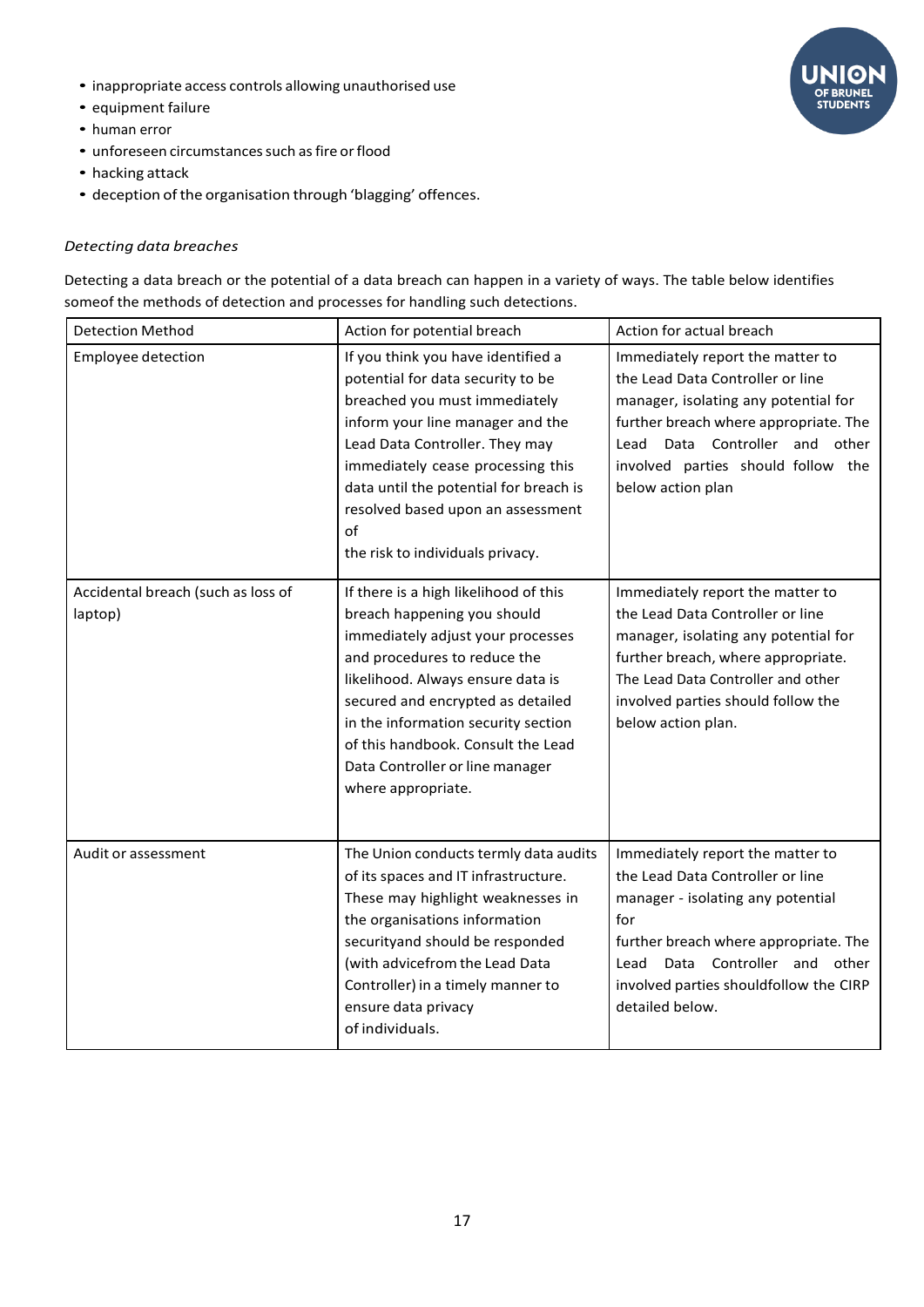

| Complaint from either an individual, | Where there is a risk of complaint     | Immediately report the matter to the |
|--------------------------------------|----------------------------------------|--------------------------------------|
| organisation or legal representative | arising from the processing of data    | Lead Data Controller and a memberof  |
|                                      | that may raise to being a legal matter | the Senior Management Team of the    |
|                                      | processing must immediately cease,     | Union. The Lead Data Controllerand   |
|                                      | the Senior Management Team must        | other involved parties should follow |
|                                      | be advised and comprehensive           | the CIRP detailed below.             |
|                                      | guidance sought from the               |                                      |
|                                      | Information                            |                                      |
|                                      | Commissioner's Office.                 |                                      |
|                                      |                                        |                                      |

#### *Reporting data breaches*

Where an employee, volunteer, supplier or contractor discovers a data breach they must report this to the Lead Data Controller within 24 hours.

The Information Commissioner's Office shall be notified within 72 hours of the breach where there is a risk to the rights and freedoms of individuals such as discrimination, damage to reputation, financial loss, loss of confidentiality or any othersignificant economic or social disadvantage.

Where there is a high risk to the rights and freedoms of individuals they shall be notified directly also as detailed in the Cyber Incident Response Plan outlined below.

#### *Investigating data breaches*

The Union takes all data breaches seriously and will investigate all potential and actual data security breaches. The processfor actual data breaches is outlined below in the Cyber Incident Response Plan.

### *Cyber Incident Response Plan*

In the event of a data security breach the Lead Data Controllershall coordinate the Cyber Incident Response Plan outlined below:

#### Containment and recovery

The following activities must be completed within 72 hours of any breach notification:

- The Lead Data Controller shall identify the appropriate specialist, either internal or external, to investigate thebreach and ensure that they have the appropriate resources.
- The investigating party shall establish who needs to be made aware of the breach and inform them of what they are expected to do to assist in the containment exercise. This could be isolating a piece of equipment, finding a lost pieceof IT hardware or simply changing the access codes to a certain space.
- The investigating party shall also establish whether there is anything that can be done to recover any losses and limit the damage the breach can cause, as well as the physical recovery of equipment. Where appropriate the policeshould be informed.

#### *Assessing the risk*

Some breaches may be minor and not lead to risks beyond an inconvenience. However, some breaches, such as theft of acustomer database with which identity fraud could be committed, are much more serious. Before deciding what steps to take beyond immediate containment there must be an assessment of the risk. The investigating party should assess:

- what type of data is involved
- how sensitive is the data
- if the data has been lost or stolen are there any protections in place such as encryption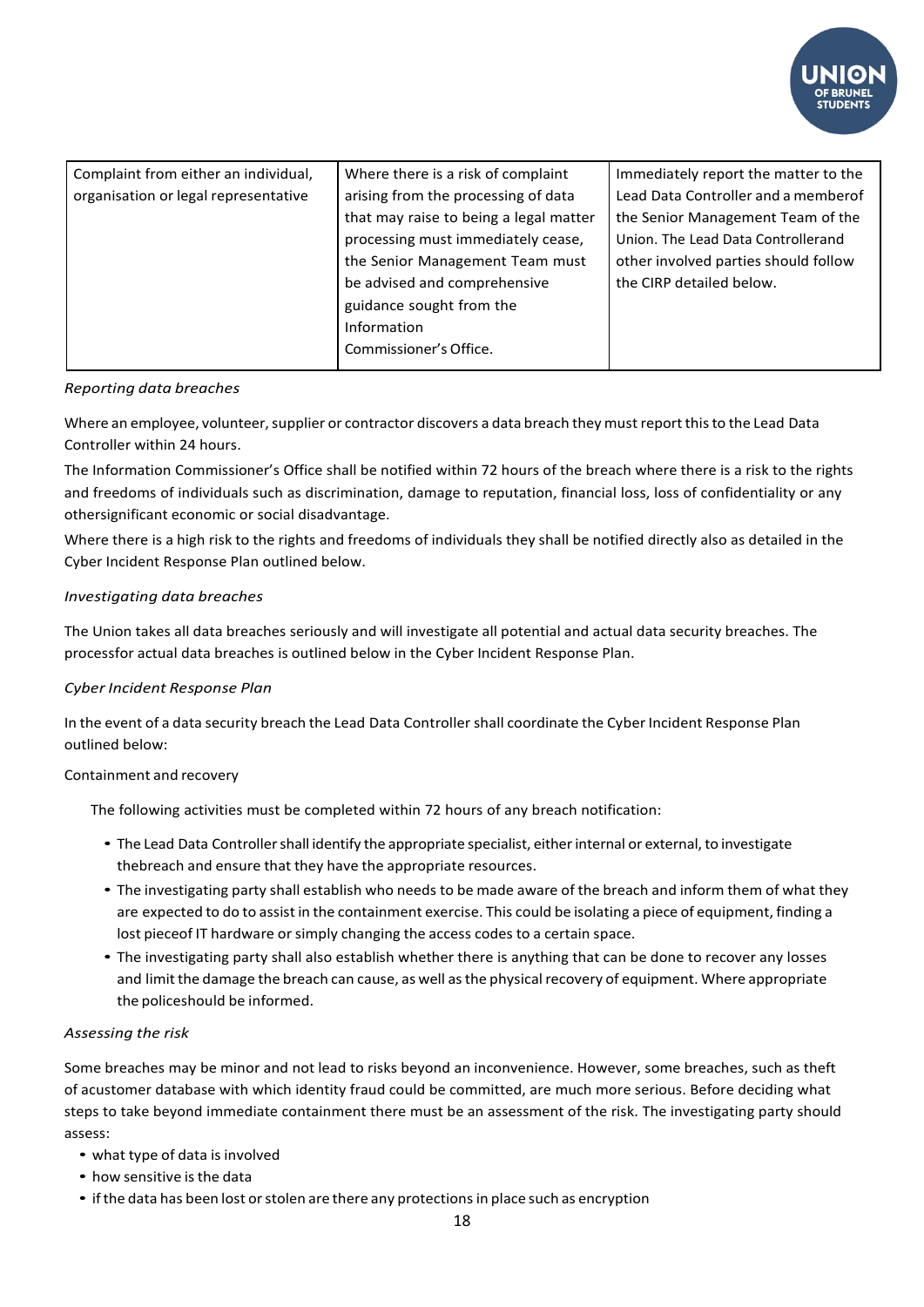- what has happened to the data and could it be used of purposes harmful to individuals
- regardless of what has happened to the data, what could the data tell a third-party about an individual
- how many individuals' personal data are affected by the breach
- who are the individuals whose data has been breached
- what harm can come to those individuals
- are there wider consequencesto considersuch as a loss of public confidence
- if individuals' bank details have been lost, consider contacting the banks themselves for advice.

## *Notification of breaches*

Where appropriate, it is important to inform people and organisations of a data security breach. Informing people abouta breach is not an end in itself. Notifications should have a clear purpose to either allow the ICO to perform its function,provide advice, deal with complaints or enable individuals to take steps to protect themselves.

- The Lead Data Controller shall identify if there are any legal or contractual requirements to comply with in the event of a security breach.
- The Lead Data Controller shall identify whether to notify the affected individuals by considering the risk to those individuals and the part they can play in mitigating those risks - such as changing passwords or changing building accesscodes. The investigating party should also considerthe risks of over notifying - where 200 members of a student group are affected, a notification to the 11,000 members of the Union would be disproportionate.
- If notifying individualsthere should be specific and clear advice on the stepsthey can take to protect themselves and alsowhat you are willing to do to help them.
- The Lead Data Controller shall work to identify whether the Information Commissioner's Office needs notifying. Notifications to the ICO should include details of security measures in place, security procedures in place and the time ofthe breach.
- The Lead Data Controller should also consider what third parties, such as the police, insurers and professional bodies, require notification. The Union has an insurance policy that provides specific legal and data breach support.

### *Evaluation and response*

It is important not only to investigate the causes of the breach but to evaluate the effectiveness of the organisations response to it and the measures in place to prevent it happening again. The Lead Data Controller shall curate an evaluatory body of relevant employees to ensure procedures, policies and equipment is of sufficient security standard toavoid future breaches in this mechanism.

### <span id="page-18-0"></span>*Disposing of data*

The Union is committed to keeping data for the minimum time necessary to fulfil its purpose.

- **• Member data**: In line with University policy, member (student) files shall be removed from six years after a studentgraduates or otherwise leaves the University.
- **• Employee data**: The Union will keep employment history data about former employees for 100 years from the date of birth in order to verify employment details of former staff. Most other data will be removed a minimum of six years aftertheir employment with the Union has finished, in order to meet data needs for pensions, taxation, potential or current disputes, or job references.
- **•** Health and safety data: The Union will keep health and safety records of accidents that happen to visitors to the Union for three years after the date of accident.

Paper based records shall be disposed of in a confidential waste sack, confidential waste bin, or shredded. Electronic records will be deleted through the decommissioning of equipment by the University IS&T department and digital recordsshall be deleted from databases at source.

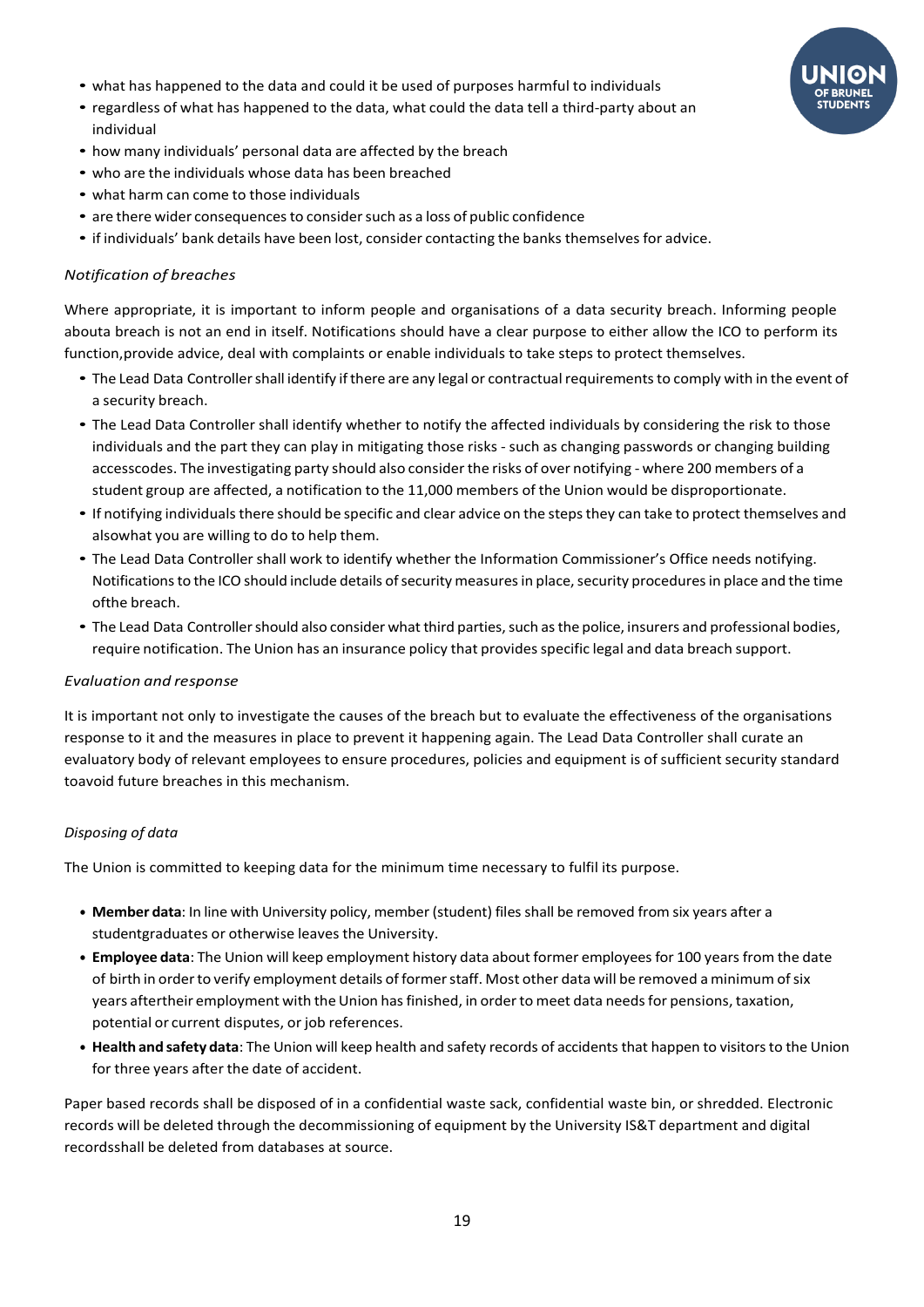# <span id="page-19-0"></span>**6. Requests for an individual's own data**



# *The rights of the individual*

Under the Data Protection regulations an individual has a right to request all the personal data that an organisation holds about them. They also have a right to know the source of the data, the purposes that it is being held, for example to process an individual's membership, and who it has been shared with. The individual needs to make the request in writing.

Individuals requesting access must provide some form of identification and information about the data they are seeking. Subject to the verification of the individual's identity and the specific requirements, within one month of request receipt,the Union shall provide:

- confirmation that their data is processed
- accessto their personal data
- other supplementary information as outlined by law.

A Subject Access Request (SAR) form must be completed and provided to the Lead Data Controller for distribution of appropriate actions. Any individual or department receiving a Subject Access Request must share this with the Lead Data Controller within five working days. The Lead Data Controller must respond to the request within one month of receiving the request and proof of identity.

Data we need to provide can include:

- details held on the membership system including notes
- case files including handwritten notes, emails, letters etc
- CCTV footage
- photographs
- records of any contact with the Union
- complaint files
- research activity
- records of third parties the data is shared with.

The scope of the search includes Union activities, services, central services and trading activities and any other organisationwhich is processing data on the Students' Union's behalf. It is important to note that email and hardcopy exchanges between Students' Union officials and representatives to each other and to/from regional officers with reference to any representations or issues with members or otherindividuals may have to be considered for disclosure in response to a SAR.

So please:

- keep any documented information factual
- carry out periodic housekeeping on email and otherinformation sources as necessary
- keep a file note of the source of any incoming information (it helps when dealing with a subject accessrequest to know ifthe requestor already has a copy of the document)
- only copy into emails those people who need to know
- do not use abusive or derogatory language in emails or other documents
- do not include any personal opinions in email or other documents
- do not use email when a telephone call will do.
- *What to do if a request for subject access isreceived by an employee*
- If a verbal request is received, the employee should inform the individual that they need to put their request in writing –details of the address they should contact are in privacy notice displayed at **https://brunelstudents.com/termsandconditions/.**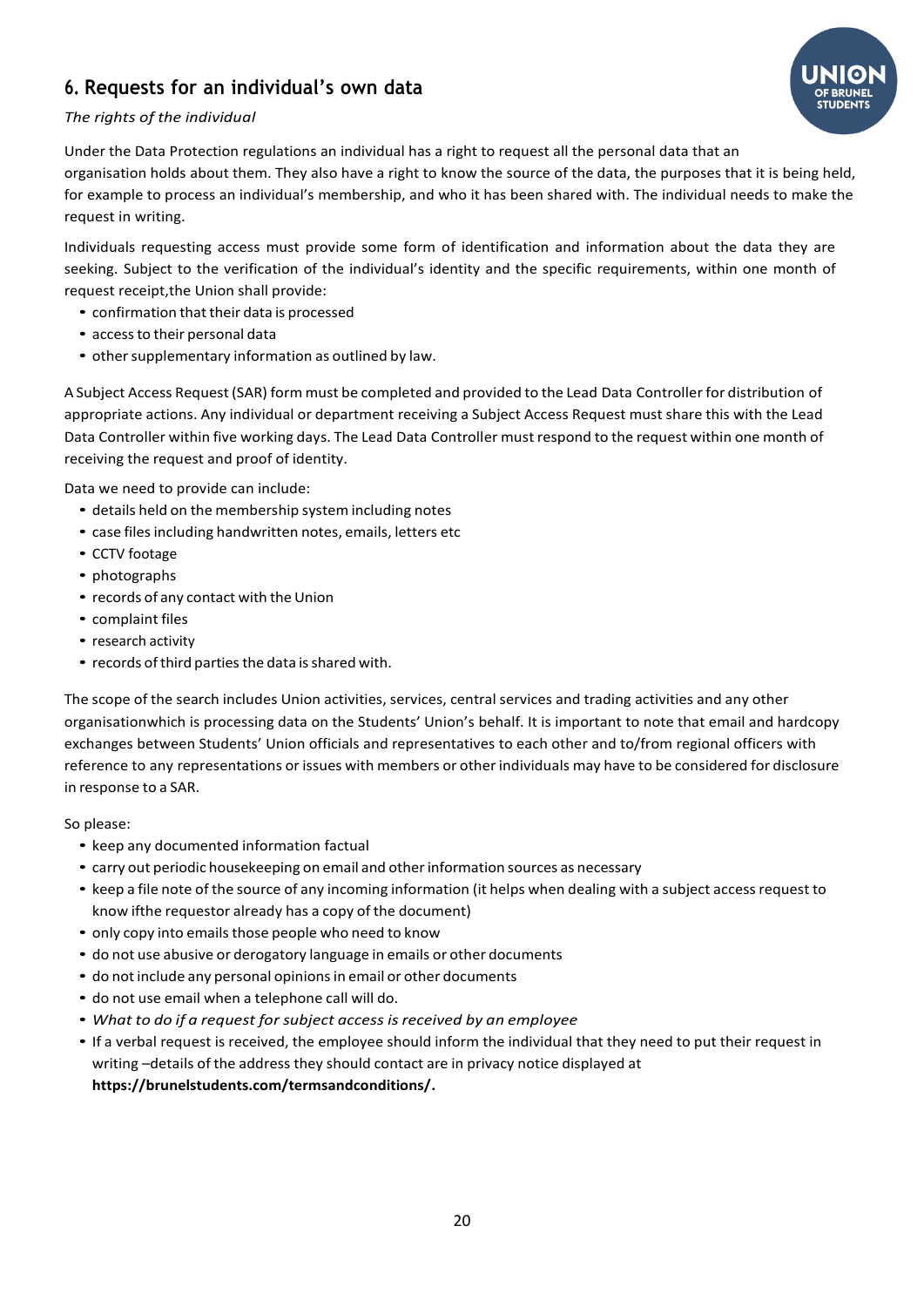# <span id="page-20-0"></span>**Appendix**



# <span id="page-20-1"></span>*A guide to: Displaying privacy notices*

At the point of data collection the Union will provide all individuals with an easily accessible processing notice orstatement, free of charge and written in plain language, which will detail:

- the identity of the Union and contact details for the Lead Data Controller
- the purpose and lawful basis for the processing
- any legitimate interests of the Union and the individual in the processing of the data
- any third-party recipients of the personal data
- details of transfers to countries outside of the UK and safeguards
- retention periods or criteria used to determine the retention period
- the right to lodge a complaint with the ICO and the right to object to processing
- the consequences of failure to provide, or removal of processing rights for personal data
- whether the provision of personal data is part of a statutory or contractual requirement
- the existence of automated decision making, how decisions are made and the consequences of this form of processing.

The Union has created a number of privacy statements, along with a cookies statement, for the website, along with a confidentiality statement for the Advice Centre, which must be clearly linked from any appropriate data collection form:

- Student Data Privacy [Statement](https://brunelstudents.com/pageassets/termsandconditions/Student-Data-Privacy-Statement-June-2021.pdf)
- Employee Data Privacy [Statement](https://brunelstudents.com/pageassets/termsandconditions/Employee-Data-Privacy-Statement-July-2021.pdf)
- Cookies [Statement](https://brunelstudents.com/termsandconditions/cookiesstatement/)
- Advice Centre [Confidentiality](https://brunelstudents.com/pageassets/termsandconditions/Advice-Service-confidentiality-policy.pdf) Statement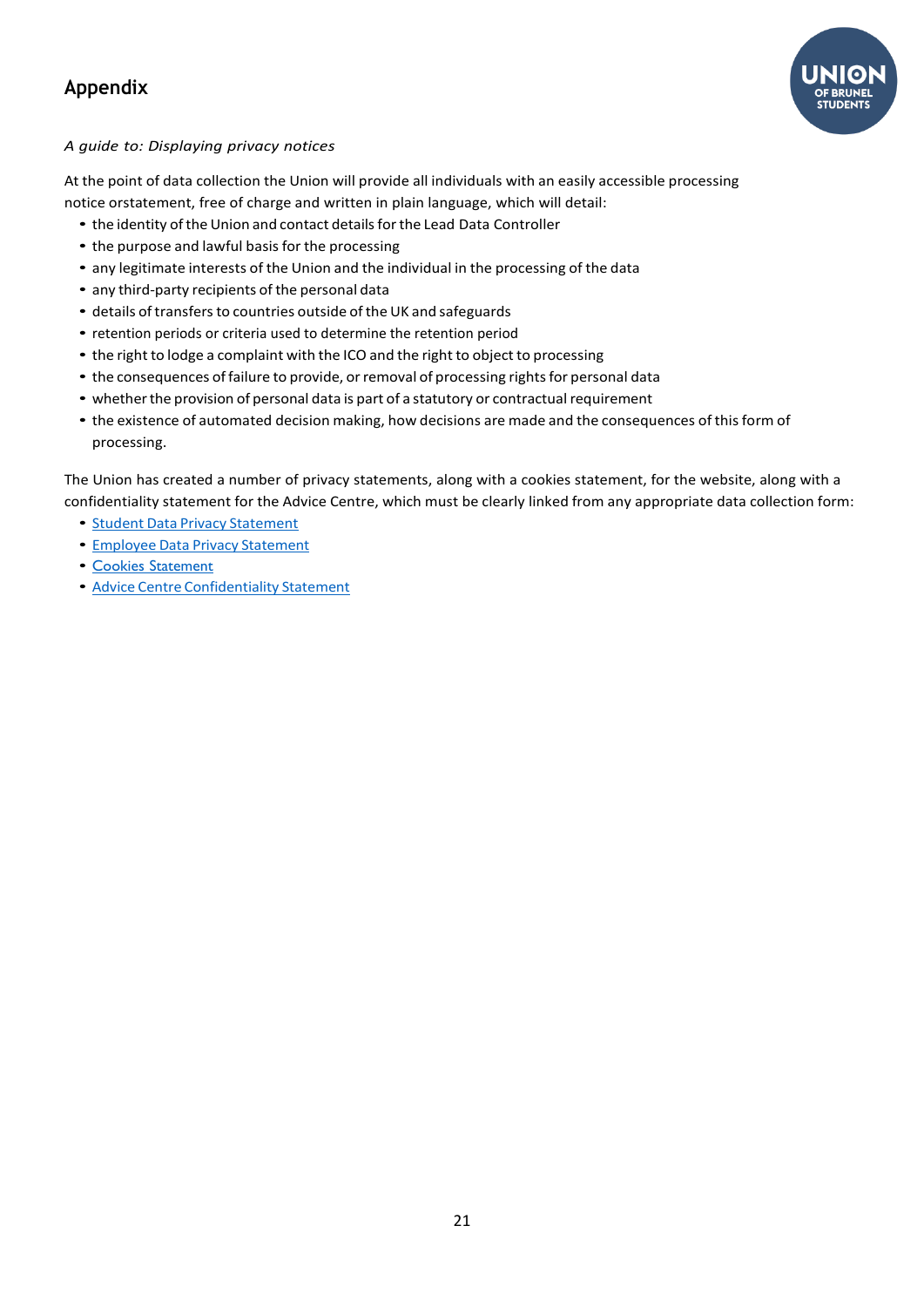# <span id="page-21-0"></span>*A guide to: Identifying lawful processing*



For processing to be lawful under the GDPR, you must identify a lawful basis before you can process any personal data. Itis important that you determine your lawful basis for processing personal data and document this on the Data CollectionAssessment Form.

The table below identifies the lawful processing reasons, provides relevant examples and identifies any steps that must betaken to proceed with this processing method.

| <b>Lawful processing</b>                                                                                                                                                                                          | <b>Organisational examples</b>                                                                                                                  | <b>Next steps</b>                                                                                                                                                                                                                                                                                                                                                           |
|-------------------------------------------------------------------------------------------------------------------------------------------------------------------------------------------------------------------|-------------------------------------------------------------------------------------------------------------------------------------------------|-----------------------------------------------------------------------------------------------------------------------------------------------------------------------------------------------------------------------------------------------------------------------------------------------------------------------------------------------------------------------------|
| Consent of the data subject                                                                                                                                                                                       | Opting in to receive a commercial<br>newsletter                                                                                                 | There are specific requirements for<br>gaining consent - please see advice<br>below for gaining consent                                                                                                                                                                                                                                                                     |
| Processing is necessary for the<br>performance of a contract with the<br>data subject or to take steps to enter<br>into a contract                                                                                | Storage of the name and address of<br>individuals and processing of this to<br>send/fulfil an online purchase and<br>manage returns programme   | A copy of this contract or terms and<br>conditions is available to view on the<br>website with the Consumer Data<br>Privacy Statement covering the legal<br>basis for data processing                                                                                                                                                                                       |
| Processing is necessary for compliance<br>with a legal obligation                                                                                                                                                 | The HMRC requires the Union to<br>provide certain information for tax<br>purposes                                                               | A note should be made on the data<br>collection assessment form of the legal<br>obligation                                                                                                                                                                                                                                                                                  |
| Processing is necessary to protect<br>the vital interests of a data subject or<br>another person                                                                                                                  | If someone was in a medical position<br>that their personal information<br>neededto be released to medical<br>practitioners<br>to preserve life | Post releasing this data the Lead<br>Data Controller should be advised                                                                                                                                                                                                                                                                                                      |
| Processing is necessary for the<br>performance of a task carried out in<br>the public interest or in the exercise<br>of official authority vested in the<br>controller                                            | The Union does not process any data<br>in the public interest                                                                                   |                                                                                                                                                                                                                                                                                                                                                                             |
| Necessary for the purposes of<br>legitimate interests pursued by the<br>controller or a third-party, except<br>where such interests are overridden by<br>the interests, rights or freedoms of the<br>data subject | Members could legitimately expect<br>their information to be processed to<br>enable membership focused<br>services                              | A legitimate impact assessment must<br>be completed to ensure a balance of<br>interests is achieved. Details on how<br>to complete this are outlined below.<br>The completed assessment must be<br>provided with the data collection<br>assessment.<br>Data collected relying on legitimate<br>interest must declare the legitimate<br>interest at the point of collection. |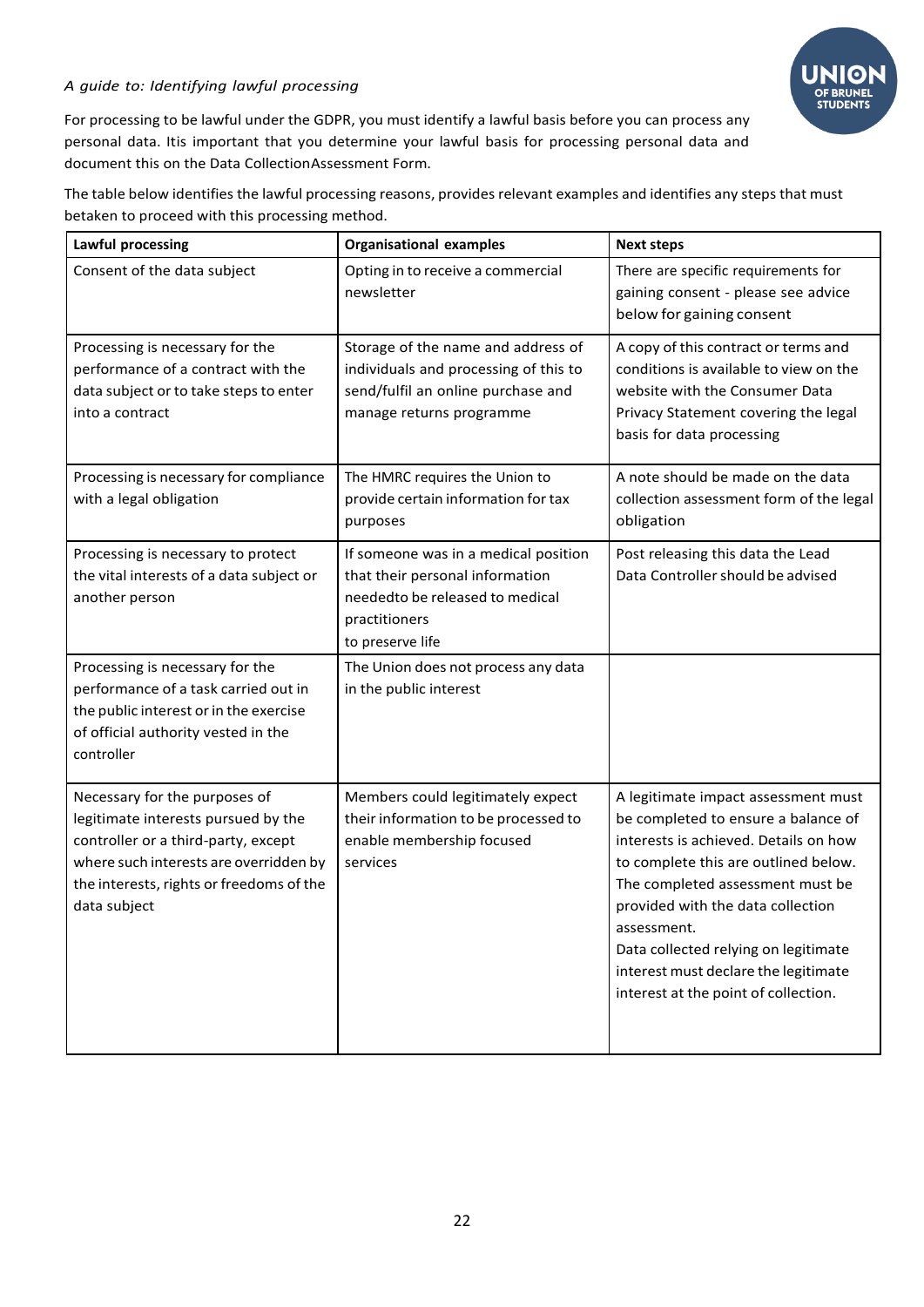### *Gaining Consent*



No longer can consent be assumed, there must be a positive opt-in, without pre-ticked boxes or other methods of consentby default. Explicit consent requires a very clear and specific statement of consent that's separate from other terms and conditions. If there are any third-parties that will have direct access to the data they must be specifically named and there must be a clear statement as to how to withdraw consent. This is done by a carefully curated consent statement at the point of opt in. The Lead Data Controller can help you to craft this.

In addition, there is a requirement to evidence consent, the systems used to obtain content must record: who, when, how and what the individual was told.

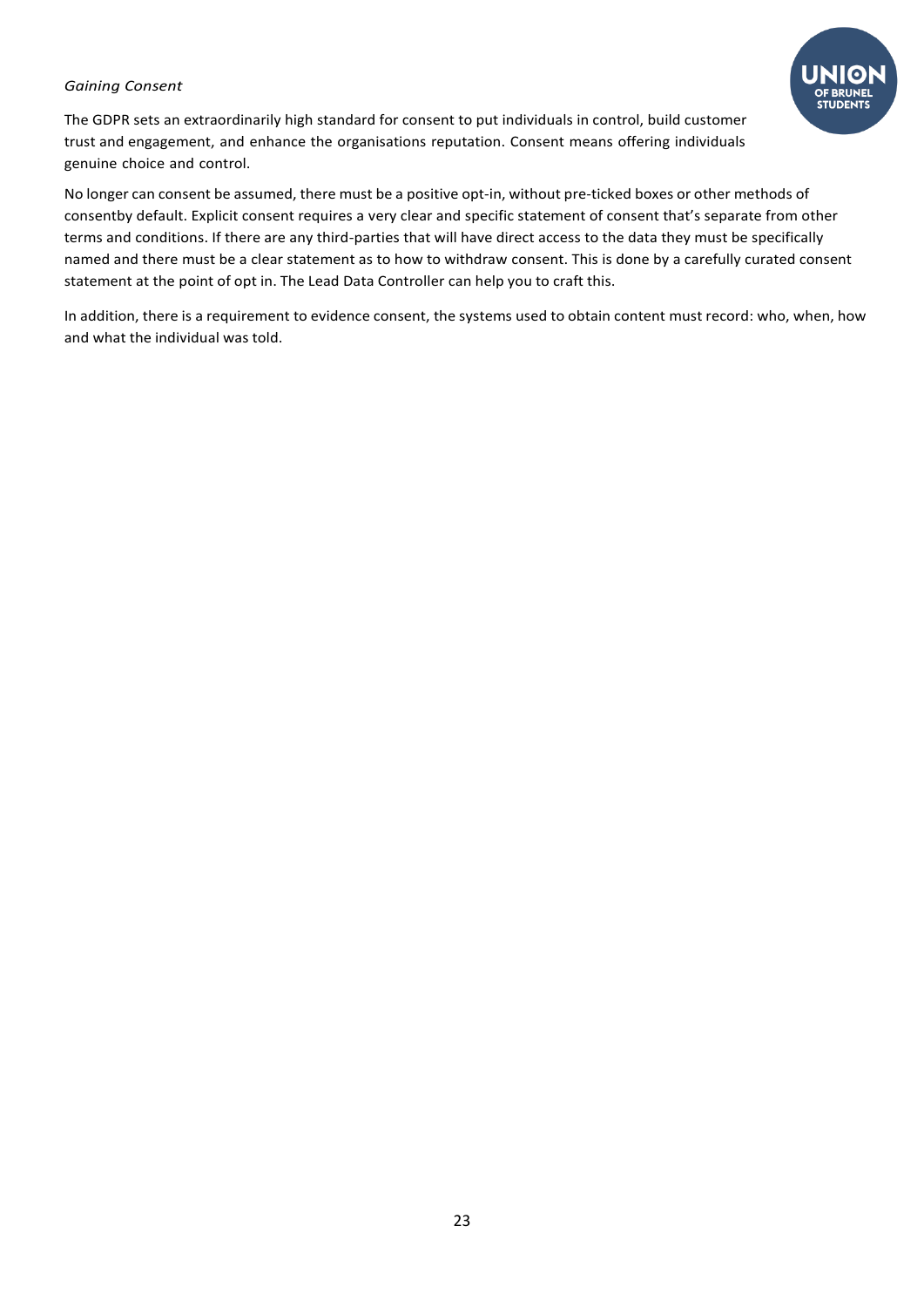

<span id="page-23-0"></span>There may be times when the Union processes special categories of data under the following conditions:

- explicit consent from the data subject
- carrying out obligations under employment, social security or social protection law, or a collective agreement
- protection of the vital interests of a data subject
- provided there is no disclosure to a third-party without consent (as a not-for-profit body)
- data made manifestly public by the data subject
- necessary for the establishment, exercise or defence of legal claims
- for reasons of substantial public interests
- forthe purposes of preventative or occupational medicine, assessing working capacity, medical diagnosis and theprovision of health or management services
- for reasons of public interest in the area of public health
- archiving purposes for statistical purposes.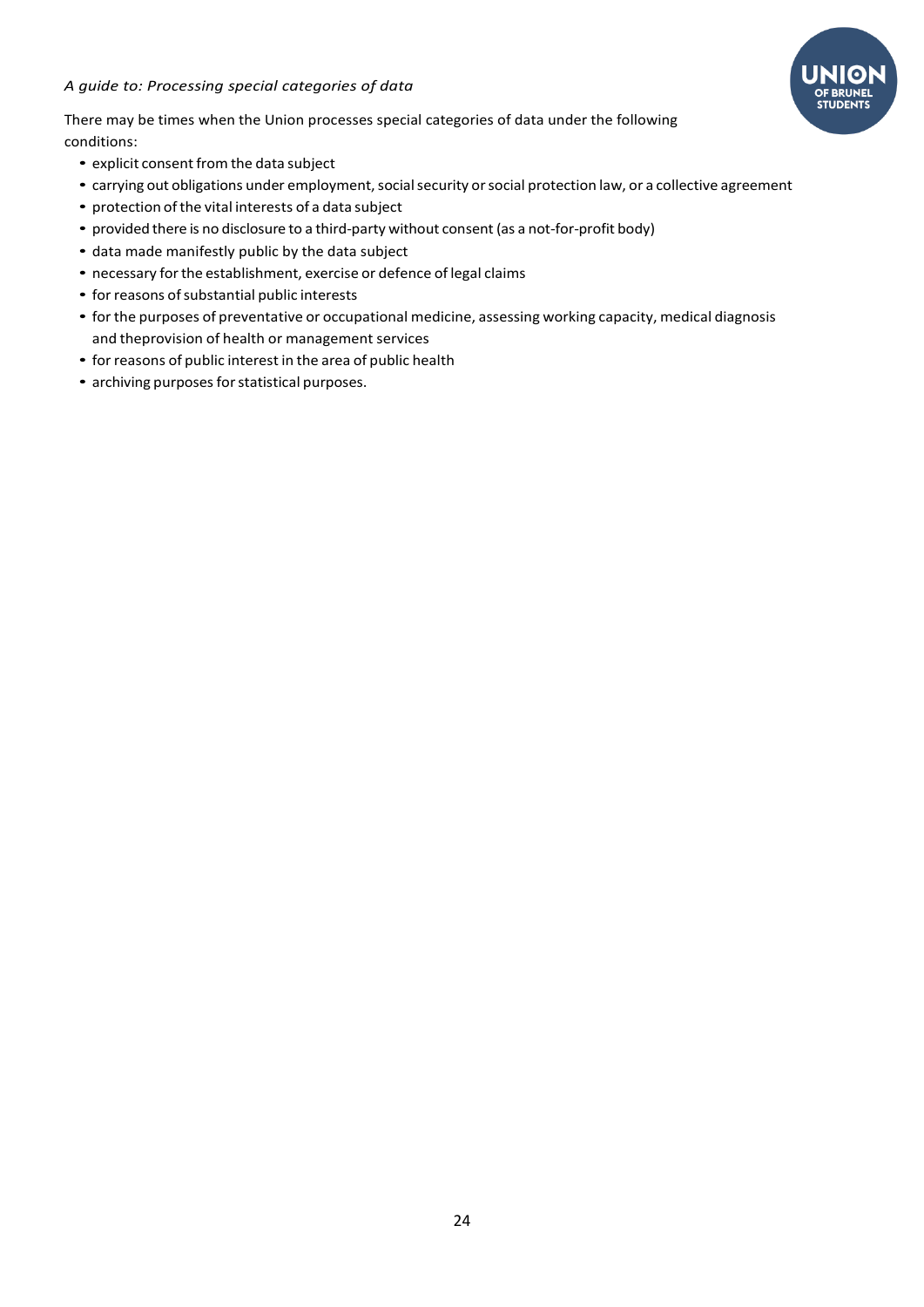### <span id="page-24-0"></span>*A guide to: Undertaking a Legitimate Interest Assessment*



A Legitimate Interest Assessment is a balancing exercise designed to test the interests of the business against the interestsand rights of individuals.

As a membership organisation there are large amounts of data processing that could reasonably be carried out under thislawful processing remit - as a member individuals might legitimately expect their data to be processed in certain ways - as long as this processing does not significantly affect their rights and freedoms then this is a reasonable justification for processing of personal data.

There is a Legitimate Interest Assessment (LIA) form produced by the Union which must be completed to review the balance of interests. Having completed the form, without bias, if you feel that the individual's rights and freedoms are protected and/or there is an appropriate balance of interest towards the individual then you should proceed on the casethat there is a Legitimate Interest. The LIA form can be obtained from the Lead Data Controller and once completedshould be submitted to the Lead Data Controller for oversight and recorded alongside the Data Collection Assessment Form.

#### **Step one: Identify the legitimate interest**

Using the tick boxes identify the legitimate interests that you believe this form of processing holds

### **Step two: Identify who the data is about**

Using the tick boxes identify the individuals affected by this data processing

#### **Step three: Identify if there are any special categories of data being processed**

Select either 'yes' or 'no' to identify the use of special categories of data

#### **Step four: Identify any third parties processing the data**

Detail in the comment boxes any third-party data sharing - who might they be and what processes are they going to undertake with the data

#### **Step five: Conduct a balancing test**

Proceed through the questions answering either 'yes' or 'no'

### **Step six: Identify safeguards**

In the freeform text box, detail the identified safeguards that will reduce any risk to individuals

#### **Step seven: Review**

To qualify for a legitimate interest the rights of the individual must not be outweighed by the needs of the Union in processing. Working through the balancing test section consider the individual's rights and ensure the balance leans in their favour to accept this form of legal processing. Ultimately there must be a real legitimate interest of the individual to accept this. If unsure, check with your line manager or the Lead Data Controller.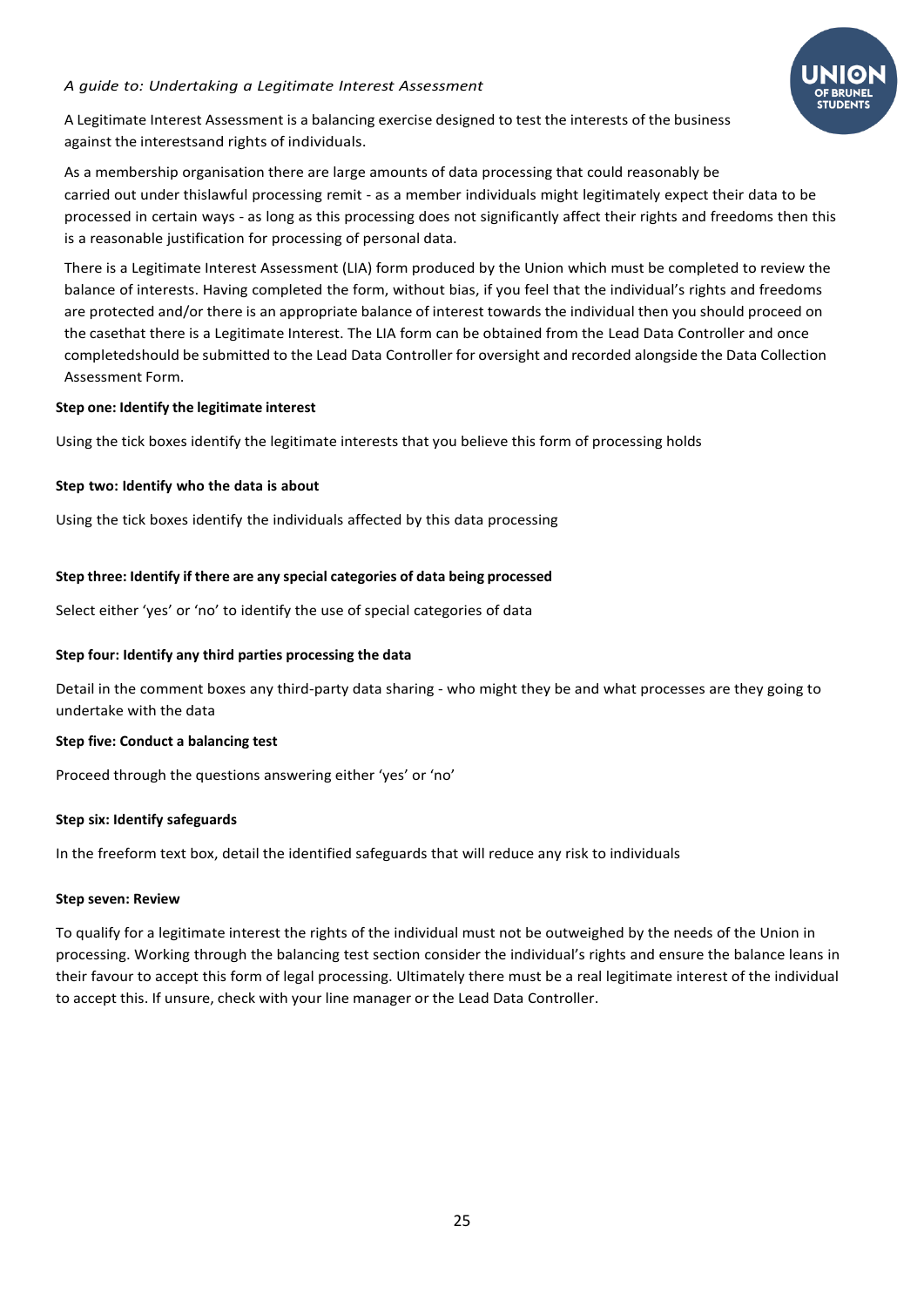#### <span id="page-25-0"></span>*A guide to: Undertaking a Privacy Impact Assessment*



A privacy impact assessment (PIA) is a tool which helps the Union identify the most effective way to comply with our data protection obligations and meet individuals' expectations of privacy. Employees and volunteers, supported where appropriate by the Lead Data Controller, must undertake a PIA when starting any project that handles individuals' data.This could include: new IT systems, data sharing initiatives or using existing data for new purposes.

A PIA identifies the information flow, any risks to privacy, evaluates the solutions and provides a record of the outcomes to integrate into any plan. PIA's need not be a barrier collection - the Union has a simple Privacy Impact Assessment Form which should be obtained from the Lead Data Controller and once completed submitted back to the DPO with the DataCollection Assessment Form.

#### **Step one: Identify the need**

The majority of projects will need a privacy impact assessment. However, it's worth checking that it definitely is needed. Ifyou answer 'no' to all of the questions below you do not need to complete a PIA.

- Will the project involve the collection of new information about individuals?
- Will the project compel individuals to provide information about themselves?
- Will information aboutindividuals be disclosed to organisations or people who have not previously had routine accesstothe information?
- Are you using information about individuals for a purpose it is not currently used for, or in a way it is not currently used?
- Doesthe projectinvolve you using new technology which might be perceived as being privacy intrusive? For example, theuse of biometrics or facial recognition.
- Will the project result in you making decisions or taking action against individuals in ways which can have a significantimpact on them?
- Isthe information aboutindividuals of a kind particularly likely to raise privacy concerns or expectations? For example,health records, criminal records or otherinformation that people would considerto be particularly private.
- Will the project require you to contact individuals in ways which they may find intrusive?

#### **Step two: Describe the information flows and risks**

The collection, use and deletion of personal data should be described here and it may also be useful to referto a flow diagramor another way of explaining data flows. You should also say how many individuals are likely to be affected by the project.

You will also need to explain what practical steps you will take to ensure that you identify and address privacy risks. Who should be consulted, internally and externally? How will you carry out the consultation? You should link this to the relevantstages of your project management process. Consultation can be used at any stage of the PIA process.

#### **Step three: Formally identify the privacy and related risks**

In the previous step you identified the risks and consulted upon them. In this step you need to take the key privacy risks identified and the associated compliance and corporate risks.

#### **Step four: Identify privacy solutions**

Now transfer these risks and describe the actions you could take to reduce them, and any future steps which would be necessary (eg the production of new guidance or future security testing for systems).

#### **Step five: Sign off and record the PIA outcomes**

Review these risks with your line manager and get sign off on these. If you need to consult further advice from the Lead Data Controller now is the last opportunity as part of this process.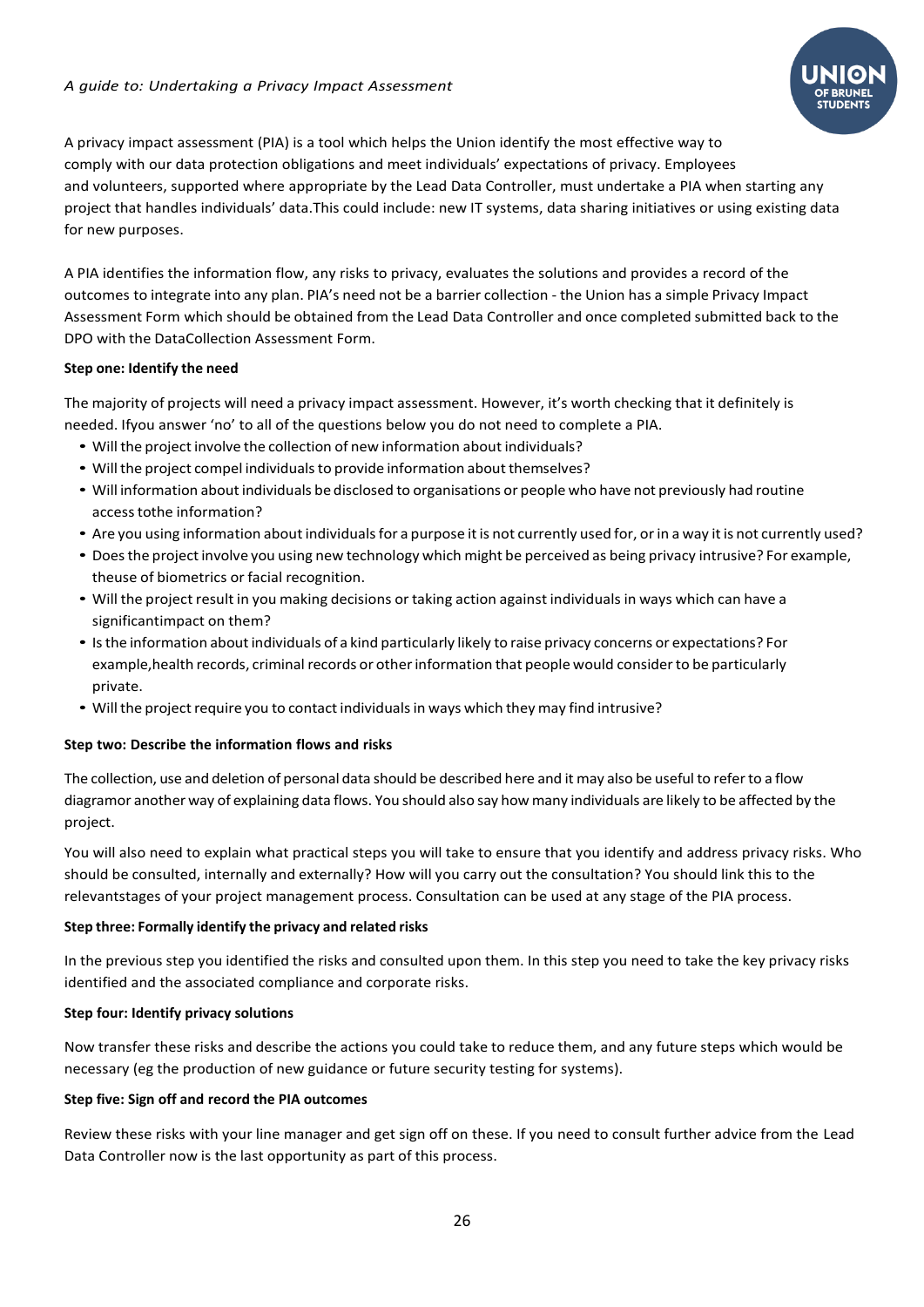#### **Step six: Integrate the PIA outcomes back into the project plan**

As a privacy by design principle these risks and control measures should be built into the project that requires the dataprotection. Outline at this point who is responsible for implementing the solutions that have been approved and who isthe contact for any privacy concerns which may arise in the future.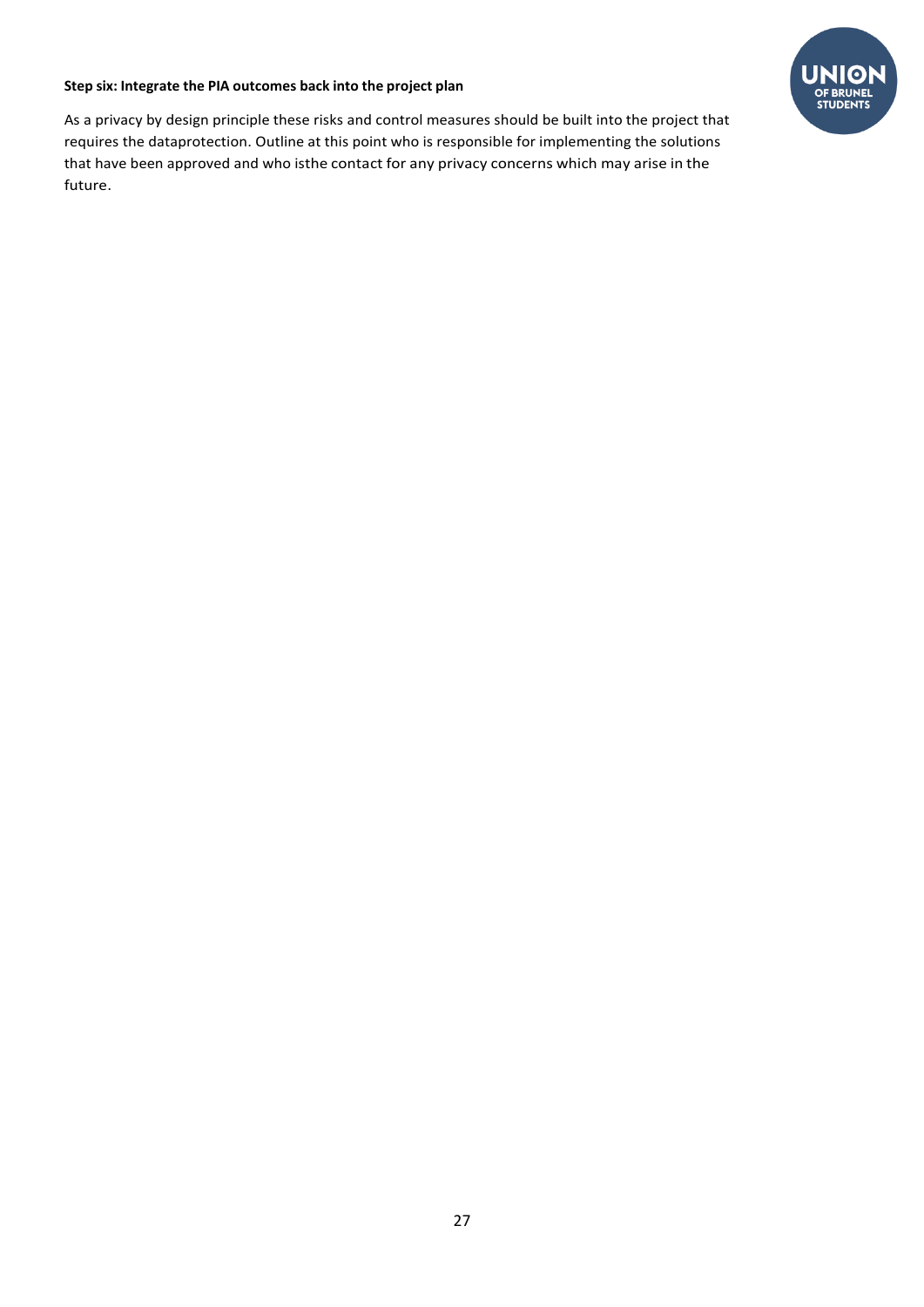#### <span id="page-27-0"></span>*Data Processor Agreement for third-parties*



This Agreement is made on the [day] of [month] [year]

#### BETWEEN

The Union of Brunel Students ("the Union") whose registered address is: Kingston lane, Uxbridge, UB8 3PH

#### And

[Supplier name] ("the Supplier") whose registered address is: [Supplier Address]

#### WHEREAS

a. The Union wishes to engage the Supplier to process Personal Data on its behalf, and b. Each time the Supplier processes personal data on behalf of the Union the data will be processed on the terms and conditions laid out in this Agreement.

#### IT IS HEREBY AGREED THAT

#### **Interpretation**

The following terms:

"Data", "Data Controller", "Personal Data", "Data Processor" and "Processing" have the meanings given in Section 1(1) of the Data Protection Act 1998.

"Data Controller" means The Union.

"Duration" means the period of [day] of [month] [year] to the [day] of [month] [year] during which the data will be processed

"Personal Data" means *[list of data to be transferred]* 

"Processing Activity" means *[the nature and purpose of the processing]* 

"Confidential information" means The Union and the Data Controller's secrets and confidential information and extends to all knowledge or information relating to both, their organisation, finances, processes and membership information held by The Union.

#### **Data Processing**

- 1. The terms of this Agreement shall apply for the Duration of the Processing Activity whenever The Supplier processes data on behalf of The Union
- 2. The Union, as the data controller, is liable for compliance with the GDPR and must only appoint processors who can provide 'sufficient guarantees' that the requirements of the GDPR will be met and the rights of data subjects protected.
- 3. The Supplier, as a data processor, will:
	- 3.1. Act only on the written instructions from The Union (unless required by law to act without such instructions);
	- 3.2. Ensure that people processing the data are subject to a duty of confidence;
	- 3.3. Take appropriate measures to ensure the security of processing;
	- 3.4. Only engage a sub-processor with the prior consent of the data controller and a written contract;
	- 3.5. Assist the the Union in providing subject access and allowing data subjects to exercise their rights under the GDPR;
	- 3.6. Assist the Union in meeting its GDPR obligations in relation to the security of processing, the notification of personal data breaches and data protection impact assessments;
	- 3.7. Delete or return all personal data to the controller as requested at the end of the contract;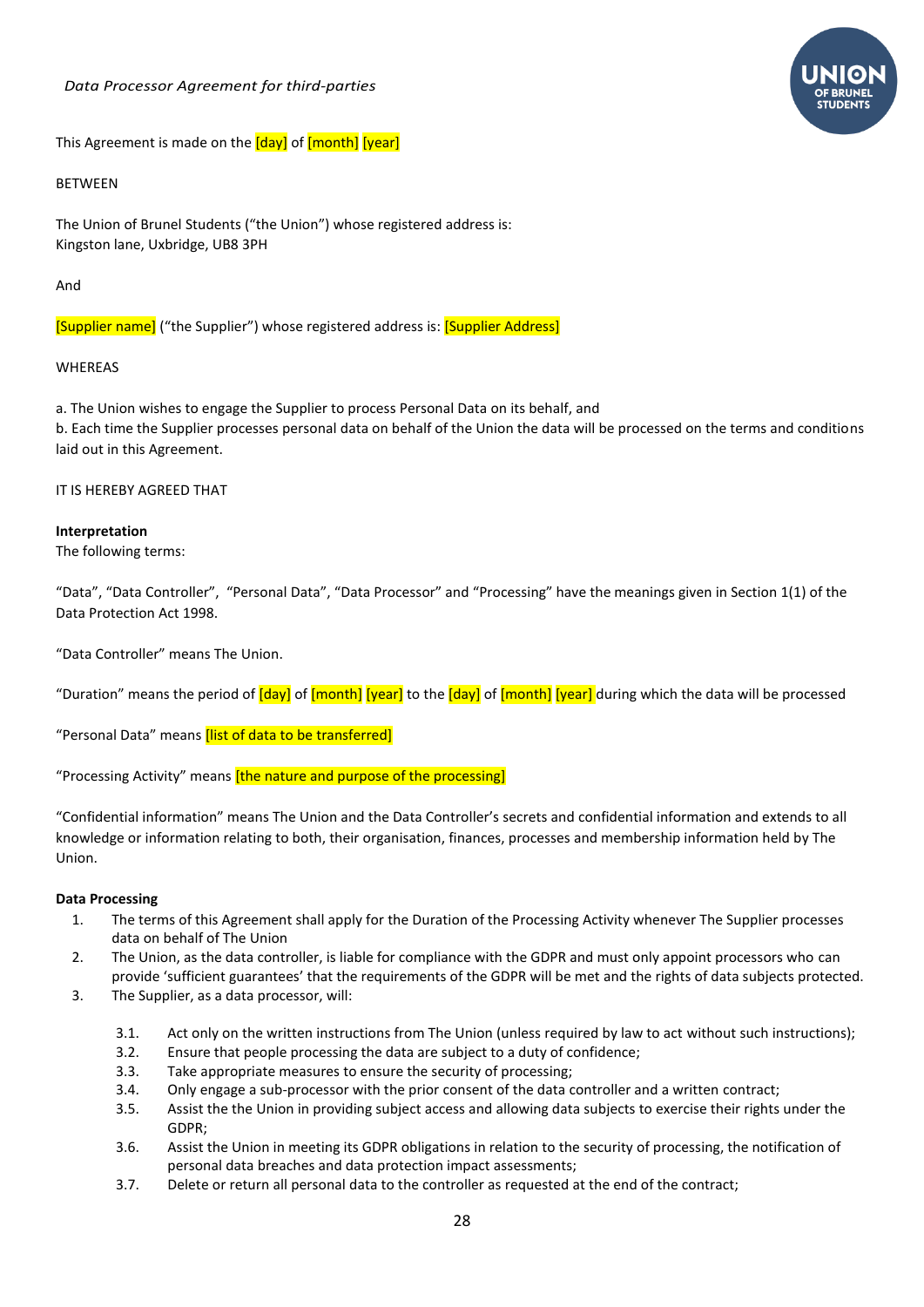

- 3.8. Provide the controller with whatever information it needs to ensure that they are both meeting their Article 28 obligations, and tell the controller immediately if it is asked to do something infringing the GDPR or other data protection law of the EU or a member state; and
- 3.9. Ensure appropriate technical and organisational measures against unauthorised or unlawful processing of personal data and against accidental loss or destruction of, or damage to, personal data.

## **Confidentiality**

- 4. The Supplier shall both during this Agreement and after its termination (without limit in time) keep confidential and not (except as authorised or required by the purposes of this Agreement) use or disclose or attempt to use or disclose any confidential information supplied by The Union or its members.
- 5. Confidential information will only be made available by the parties to those of their staff and agents who have a reasonable need to know of it. The documents or other materials and data or other information or copies thereof will not be made available to any third parties except for professional advisers in confidence or if required by law,
- 6. The Supplier shall not under any circumstances subcontract the processing of the Union's data without prior written permission from The Union to do so.
- 7. Either party is entitled to demand the return of any documents or other material or data or other information supplied to the other party under this Agreement within one month of giving the other party written notice.
- 8. On the cessation or earlier termination of this Agreement, each party shall return to the other all documents or other material containing confidential information and destroy any surplus copies.
- 9. Paragraph 7 of this Agreement shall not apply to documents, other materials, data or other information which are already in the public domain at the time when they were provided by either party or if at any time the information becomes public knowledge through no fault of the other party.
- 10. Both parties undertake that any information which is received from the other party under this Agreement will only be used for the purposes of this Agreement.

### **Requests for information**

11. The Supplier must inform The Union immediately (within 2 working days) of any requests it receives for copies of The Union data, and only respond to any such request as directed by The Union or the Data Controller. The Supplier shall also co-operate fully with any reasonable requests made by The Union or Data Controller in relation to any such requests.

### **Inspection**

12. The Data Controller may, on reasonable notice and during business hours inspect The Supplier's data processing facilities, data files and relevant documentation.

### **Indemnity**

- 13. Nothing within this agreement relieves the supplier of its own direct responsibilities and liabilities under the GDPR
- 14. The Supplier shall indemnify the Data Controller, against any loss or damage it sustains or incurs as a result of any loss, theft or un-repairable damage to The Union's data or any other failure by The Supplier to comply with its obligations under this Agreement, including any regulatory fine imposed on the Data Controller because of The Supplier's action or omission.

#### **Governing Law**

15. This Agreement is subject to English Law and the parties submit to the non-exclusive jurisdiction of the English Courts.

Signed …………………………………. Name……………………………….. For and on behalf of The Union

Signed …………………………………..

Name………………………………..

For and on behalf of The Supplier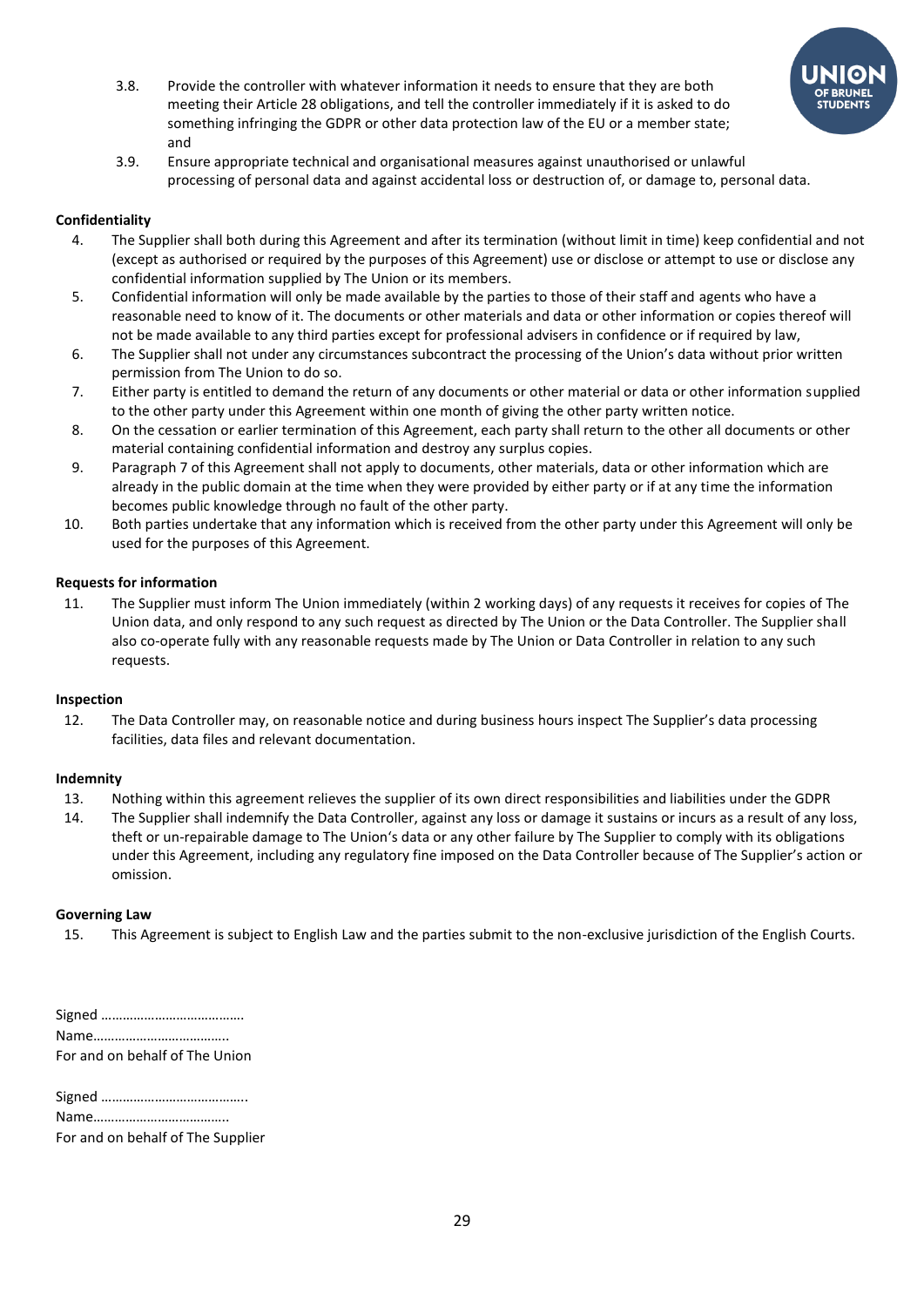

<span id="page-29-0"></span>This agreement is made on the  $\frac{[day]}{[down]}$  of  $\frac{[month]}{[down]}$  with the below named volunteer.

This provides authority for the volunteer to process student data for *[insert purpose of processing]* and is valid until the 31st July [year]. The data may only be processed for this purpose. The personal data available is:

#### **•** [Insert list of personal data available]

The Students' Union has extensive obligations under the General Data Protection Regulations (GDPR) and Privacy of Electronic Communications Regulations (PECR). These obligations extend to the below named volunteer who by signing this acknowledges this legal responsibility and agrees to follow the following supportive guidelines:

- 1. To act only on the written instructions from The Union (unless required by law to act without such instructions) including those in the Data Protection & Information Security Handbook;
- 2. To respect the confidentiality of the individual's affairs;
- 3. To take appropriate measures to ensure the security of processing as outlined in the Data Protection & Information Security Handbook
- 4. Only transfer to other third parties for processing with the prior consent of the Union and a written contract;
- 5. Assist the the Union in providing subject access and allowing data subjects to exercise their rights under the GDPR;
- 6. Assist the Union in meeting its GDPR obligations in relation to the security of processing, the notification of personal data breaches and data protection impact assessments;
- 7. Delete or return all personal data to the Union as requested at the end of each academic year or as requested by the Union;
- 8. Provide the Union with whatever information it needs to ensure that they are both meeting their Article 28 obligations, and tell the Union immediately if it is asked to do something infringing the GDPR or other data protection law of the EU or a member state; and
- 9. Ensure appropriate technical and organisational measures as detailed in the Data Protection & Information Security Handbook against unauthorised or unlawful processing of personal data and against accidental loss or destruction of, or damage to, personal data.

Signed ………………………………….

Name……………………………………

Date………………………………….….